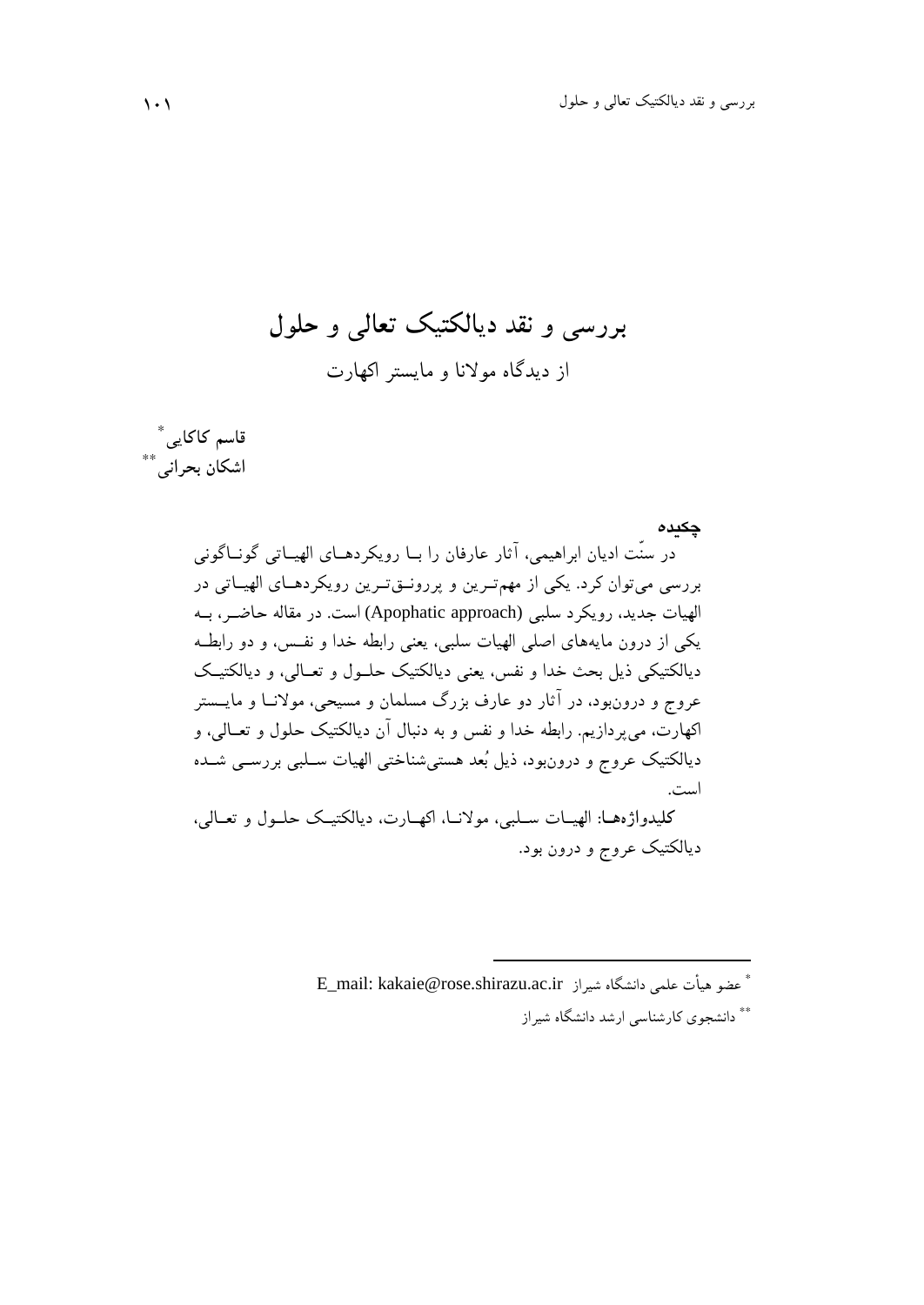خدا و خدای فوق خدا

یکی از ارکان اساسی الهیات سلبی، تفکیک میان ساحت به کلی متعالی و ناشناختنی وجود حق و ساحت دست یافتنی و شناختنی اوست. اکهارت در آثار خود صراحتاً به این تفکیک اشاره میکند. وی دو ساحت خدا و الوهیت` را از هم متمایز و دغدغههای سلییگروانه خود را با بحث در باب الوهیت مطرح میکند. این تفکیک در میان عارفان مسلمان و به تبع در لسان مولانا، تحت عنوان تمیز میان حضرت ذات و حضرت اسما و صفات (يا ألاء الهي) بازتاب مي يابد. در عرفان اسلامي أموزه دیگری که تفکیک میان ساحت دست،یافتنی و ساحت دسترسiایذیر وجود خدا یا میان، به تعبیر هیوستن اسمیت ٔ، (ص ۱۶۶) «خدای شخصی» و «خدای فراشخصی»، را آینگی میکند، تفکیک میان نود و نه اسم خدا و صدمین اسم اوست. صدمین اسم الله ناشناختنی و ناگفتنی است و از این رو از حمد و ثنای مسلمانان غایب است (اسمیت. صص ۱۶۲-۱۶۶٪. تفکیک یادشده و بحث از ذات یا الوهیت را نقطه آغاز مناسبی برای بررسی هستی شناسی سلبی در آثار مولانا و اکهارت می توان دانست.

در لسان عارفان مسلمان از ساحت پنهان، متعالی و دسترسiایذیر الوهی اغلب به ذات تعبیر شده است. با وجود این، تعبیرهای دیگری نیز در عرفان اسلامی مشاهده می شود. به عنوان مثال، عارفان مسلمان ذات الوهی را گاه هاهوت خواندهاند. هاهوت مرتبهای وجودی فراتر از همه ساحتهای وجودی است (زرین کوب، ۱۳۸۶، ص ۵۵۷). در آثار عارفان خراسانی نیز گاه با تعابیر جسورانهای در این زمینه ً مواجهیم. براي نمونه خرقاني خواهان «خداي پي همه چيز» است: «مردمان گويند «خدا و نان» و بعضي گويند «نان و خدا» و من گويم خداي بي،نان بيآب، خداي بي&مهچيز » (شفيعي كدكني، ١٣٨۵، صص ١٧٨-١٧٩). و با اين تعبير به ساحت ناشناخته و بي تعين الوہے اشارہ مے کند.

ذات خدا را به اعتبار تنزيه و مصونيت مطلق از ساحت ادراك، غيب مطلق يا غیب مصون نیز خواندهاند (زرینکوب. ۱۳۸۶. ص ۵۶۴).

کاشفی (۱۳۸۳، ص ۲۲) در مقدمهای که بر یکی از مناجاتهای منتخب از *مثنوی* نوشته است، مرتبه ذات را مرتبهای میداند که از تمثیل و تصویر منزه است؛ علم، فهم،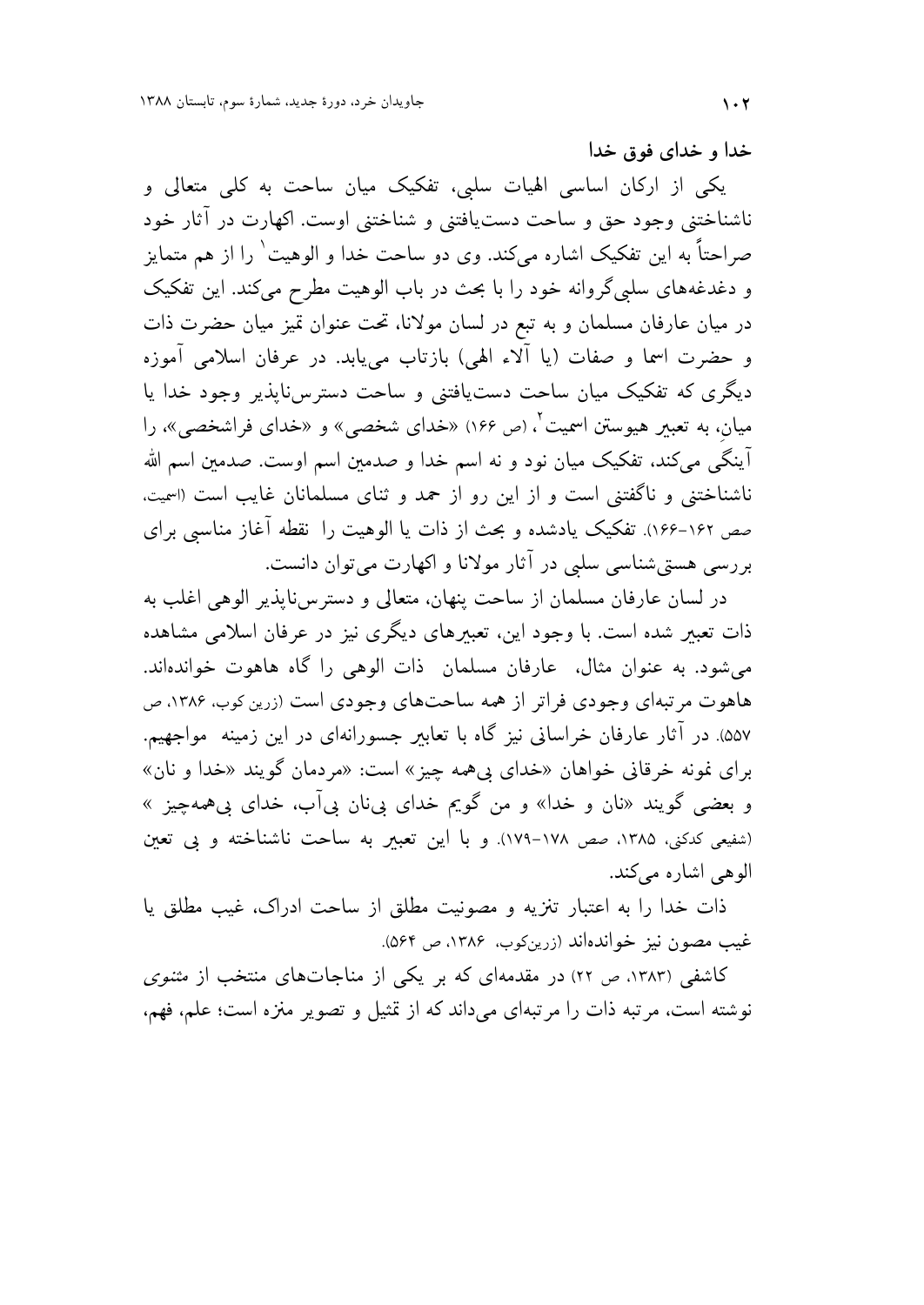ادراک و حتی شهود را بدان راهی نیست و از این و موجب حبرت است. ساحت ذات، به تعبیر مولانا، یا الوهیت، در لسان اکهارت، ساحتی است که در غیب محض به سر می برد، قایم به نفس و مقوم غیر است و از این رو نسبت و بستگی ای به خلق ندارد و با مخلوقات بیگانه است. امّا ساحت دسترس بذیر یا به تعبیر اکھارت ساحت «خدا» جز در ارتباط با خلق یا نفس تصور نمی شود. این ساحت، كه از آن با عناويني نظير ربوبيت نيز ياد شده است، ساحتي است كه با خلق، و به نحو اخص با انسان رابطهای دوسویه دارد. این بستگی متقابل رب و مربوب، در تفکیک دو ساحت ربوبیت و الوهیت یا خدا و خدای فوق خدا کاربر د دارد.

در توضیح این تفکیک به مطلبی از ابن عربی میتوان استناد کرد. ابن عربی در فصوص الحکم (١٣٨٥، ص ٥٧٧) و در فص اسماعيلي، عبارتي از سهل تستري نقل مي-كند: «قال سهل أن لربوبيه سرّاً... لوظهر لبطلت الربوبيه». ابن عربي سرّ ربوبيت را وجود «بنده» میداند که اگر بنده در میان نباشد، ربوبیت نیز در کار نخواهد بود. بدین ترتیب به این نکته ظریف اشاره میکند که مقام ربوبیت بدون «مربوب» تصوير يذير نخواهد بود (موحد، ١٣٨٥، ص ٣٨٩).

مشابه همین عبارت را در نوشتههای اکهارت نیز می توان دید:«خدا نفس را به حدِّي معجزهآسا دوست ميدارد. اگر مي شد خدا را از عشق به نفس جلو گرفت، آن گاه (خدا) حيات و هستي اش را از دست مي داد» (Eckhart, 1994, p.210).

مسأله تفکیک میان این دو ساحت در اسلام و مسیحیت، مشترک است اما در مسیحیت به واسطه مرکزیت آموزه تثلیث، اهمیتی دوچندان و جلوهای دیگر دارد. در سنت عرفان مسیحی نیز از ساحت ناشناختنی با تعبیرهای متفاوتی یاد شده است. در میان عارفان مسیحی قرون میانه، عموماً و به پیروی از فلوطین، از جنبه متعالی خدا با تعبیر احد <sup>۳</sup> یاد شده است. رویکرد سلبی در تمایز بخشیدن به احد نقش اصلبی را ايفا ميكند؛ چه، الهيات سلبي در تفكر نوافلاطوني، به تحكيم جايگاه مطلق احد و تضمین تعالی و اولویت وجودشناختی احد از طریق جدا کردن وی از طبقهبندی افلاطونی وجود یاری میرساند (Peter Kenney, p.449). در میان متأخران، آرمستر انگ ٔ این دستر سiایذیری ادراک امرالهی راتحت عنوان «گریزاحد» ° بر می رسد (Ibid, p.441).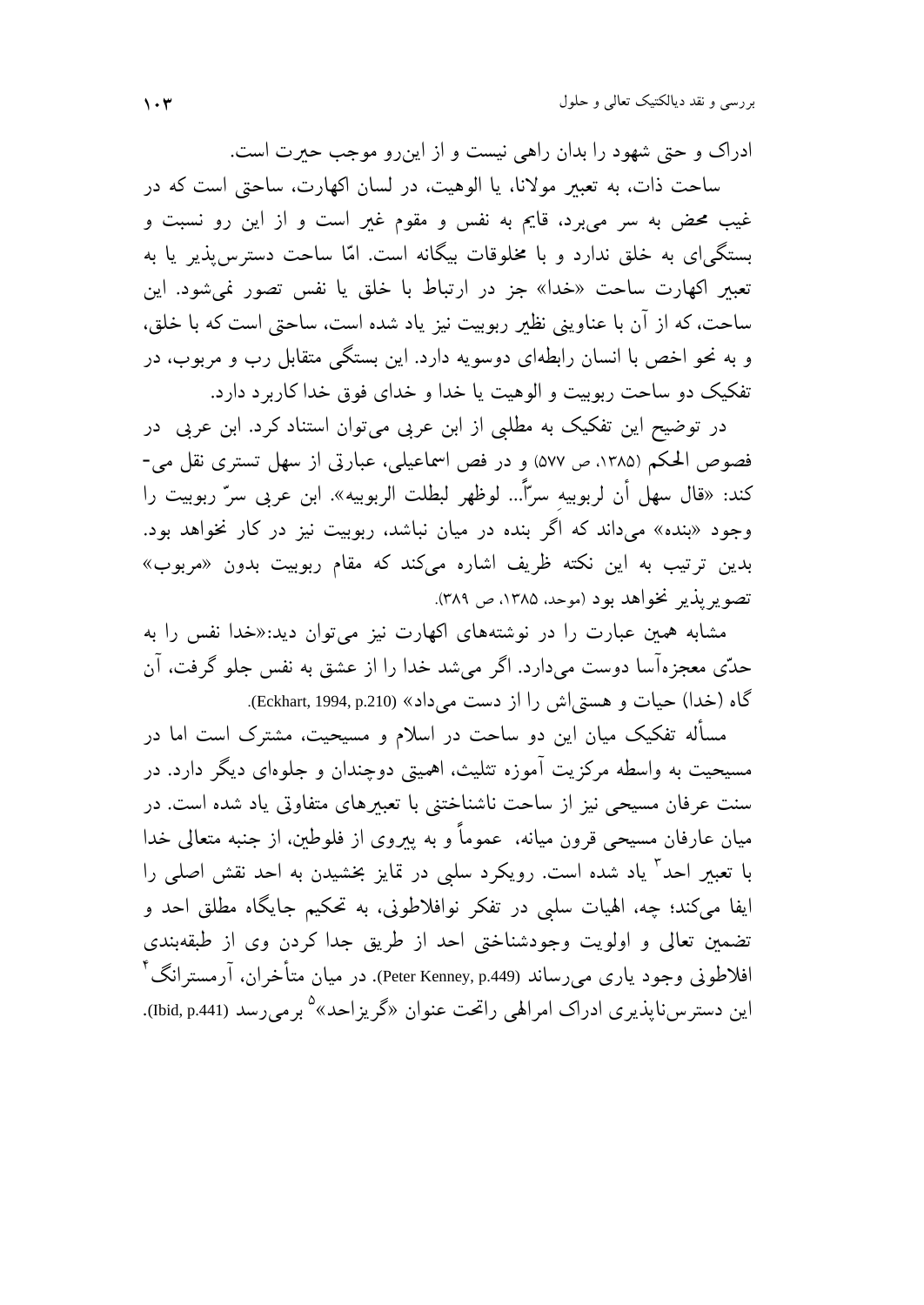در نظام فکری اکهارت و به ویژه در نوشتهها و موعظههای محلّم اش تفکیک میان خدا و الوهيت به شدت بررنگ مي شود و نقشي کليدي ايفا ميکند: «دوباره بايد مطلبی بگویم که پیش تر هرگز نگفتهام. خدا و الوهیت چنان از یکدیگر دورند که آسمان و زمين با هم فاصله دارند» (Eckhart, 1994, p.233).

برنارد مکگین ٔ با اشاره به یکی از موعظههای اکهارت در خصوص این تفکیک چنبن مي گويد:

> «مدخلی سنتی به اندیشه اکهارت از طریق تحقیق در باب تمایز میان خدای تثلیثی متجلی و الوهیت غیبی میسر است. انتخاب این مسیر به معنای انکار اعتبار سایر شیوههای توجه به وحدت اندیشه اکهارت نیست. در شماری از خطابههای محلی، مایستر بین خدا والوهيت يا بين خداي فوق خدا و خدا تمايز مي نهد. بر مبناي همين تفکیک، در خطابه معروف پنجاه و دوم می گوید: « فقرا آمرزیده-اند. بنابراین، از خدا می طلبیم که ما را از خدا وارهاند. به نحوی که بتوانيم اين حقيقت را آنجا كه والاترين فرشته و مگس و نفس برابرند. ادراک کنیم و تا ابد از آن بهر ممند شویم» .Cited in Mcginn, « .pp.3-4)

با وجود این، کارکردهای تمایز میان خدا و الوهیت را در آثار آلمانی اکهارت به هیچ روی یکدست نمیدانند. این تمایز در بیشتر موارد، برای مشخص کردن یدر به عنوان منشأ دیگر شخصیتهای تثلیث به کار می رود. چنین کاربر دهایی می تواند با الهیات تثلیثی سنتی سازگار شود و اکهارت را به شماری از پیشینیان نظیر بوناونتوره نزدیک کند. اما در سایر مواقع، زبان اکهارت با تمسک به شیوههای گوناگون میان سه اقنوم و ذات پنهانشان تمایز میگذارد و به صراحت از خدای فوق خدا سخن می-گوید. در میان فقراتی از این دست به عبارت چشمگیری از خطابه شماره ۴۸ اشاره مي توان کرد:«مي خواهم چيز ديگري بگويم که حتي حبرتانگيز تر به نظر مي رسد. بر يايه حقيقتي متقن، حقيقتي سرمدي، و حقيقتي ابدي مي گويم كه همين نور (يرتو نفس)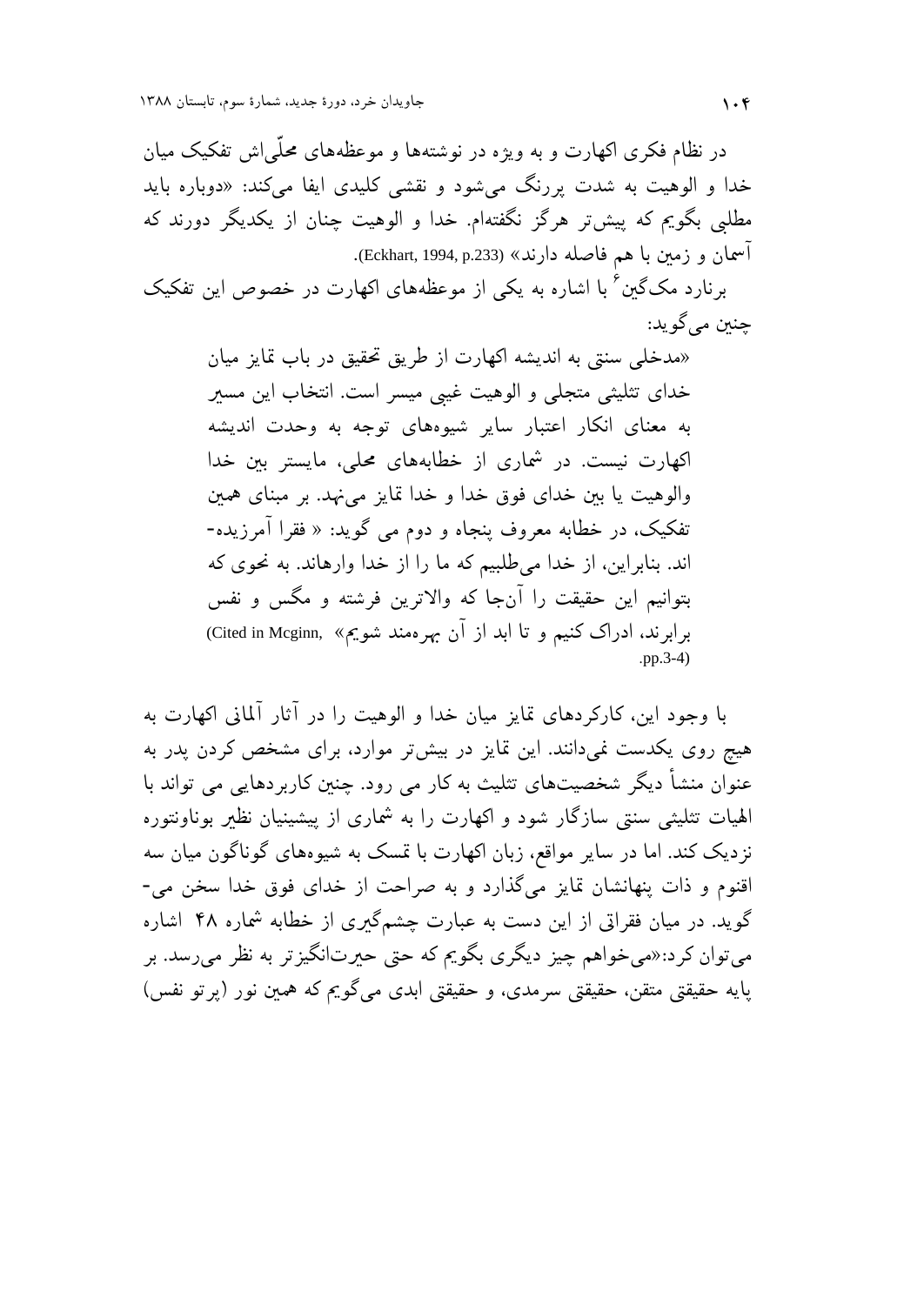بررسی و نقد دیالکتیک تعالی و حلول

با آن وجود الوهي بسيط و پي حركت كه نه مي دهد و نه مي ستاند، خرسند نمي شود. افزون پر آن، مے خواهد بداند که این وجود از کجا مے آید. مي خواهد به آن ذات بحت بسبط رخنه کند؛ به آن واهه خاموش که تمایز هرگز آن را به چشم ندیده است. آنجا که نه پدر هست، نه پسر و نه روح القدس» Cited in) .Ibid, pp.11-13)

در آثار مولانا، مسأله تفكيك ميان ساحت ذات و ساحت اسما و صفات، به نحوي ملموس، از حدیثی نبوی متأثر است. پیامبر در حدیثی که به طرق مختلف روایت شده است، به ساحت ذات خدا اشاره و پیروانش را از تفکر در باب این ساحت يرهيز داده است. حديث مذكور را به روايتي «تفكروا في كل شيء، لاتفكروا في ذات الله» و به روايت ديگرى «تفكروا في خلق الله و لاتفكروا في الله فتهلكوا» نقل كرده اند (فروزانفر، ۱۳۸۵، ص ۴۱۸). مولانا از این حدیث بهره گرفته، ساحت ذات را متعلق دانش بشری نمی داند:

زین وصیت کرد ما را مصطفی بحث کم جویید در ذات خدا آنکه در دانش تفکّر کردنیست در حقیقت آن نظر در ذات نیست صد هزاران پرده آمد تا اله هست آن پندار او، زیرا به راه وهم او آناست کان خود عین هوست هر یکی در پرده موصول خود است (مولوی، ۱۳۶۳، دفتر چهارم، ابیات ۳۷۰۰–۳۷۰۳)

ابیات فوق بیانگر این حقیقتاند که از دیدگاه مولانا، نهی از تفکر در ذات خدا صرفاً دستور شرعی نیست، بلکه این نهی در مقام اخبار و حاکی از آن است که اصولاً تفکر در ذات حق امکان ندارد و آنچه از خدا در ذهن آدمی نقش میبندد ناشی از تصوری بشری است. از سوی دیگر در آثار مولانا به موارد معدودی بر میخوریم که او نیز همچون

اکھارت به رهایی از ساحت صفات و نیل به ساحت ذات اشاره می کند: صُنع بینــد مَــرد محجــوب از صــفات در صــفات آنـــست کــو گُــم کَــرد ذات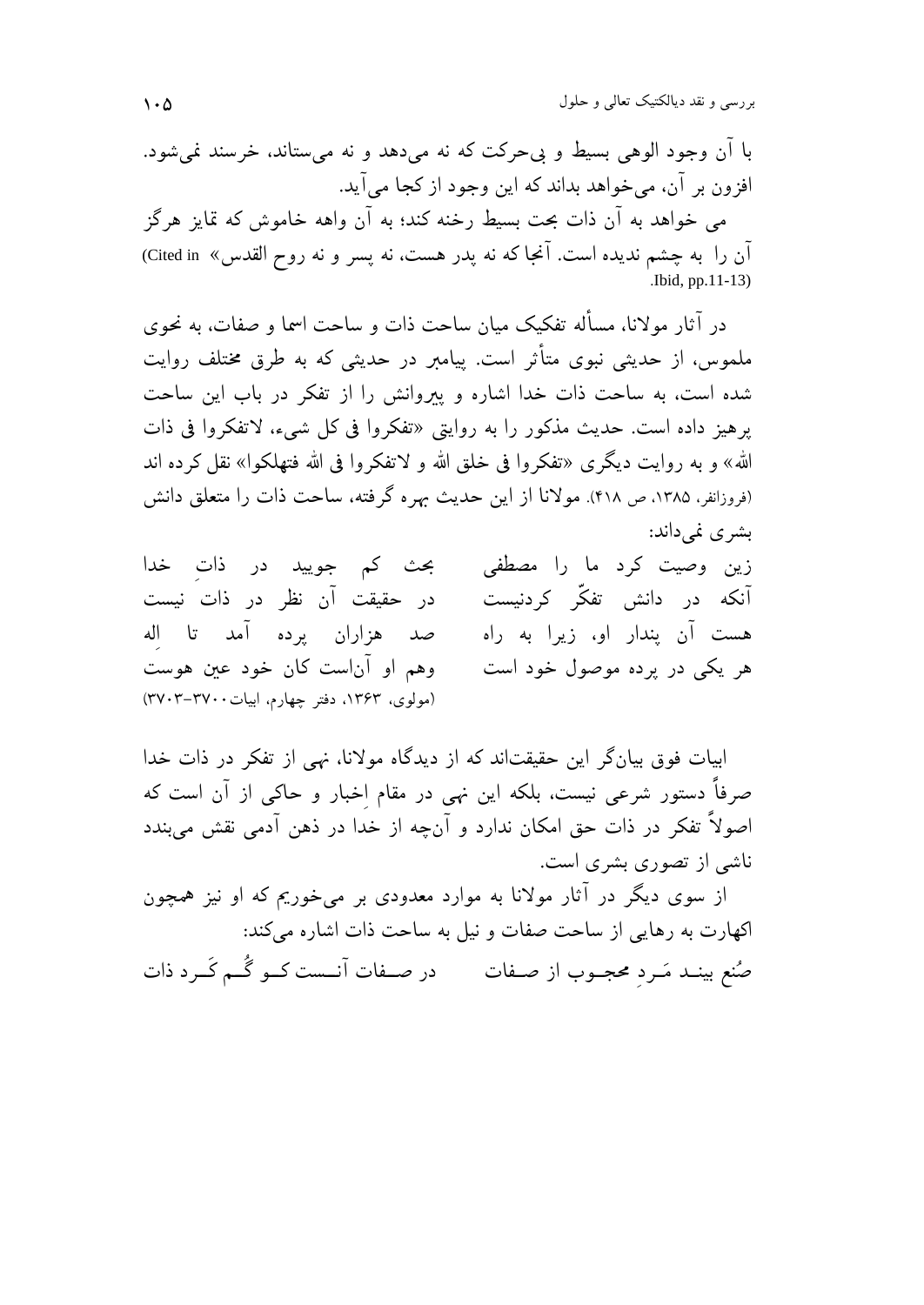جاویدان خرد، دورهٔ جدید، شمارهٔ سوم، تابستان ۱۳۸۸

كبي كننسد انسدر صفات او نظـر؟ واصلان چون غرق ذات اند ای پــسر (همان، دفتر دوم، ابيات۲۸۱۲–۲۸۱۳)

البته در بررسی نظر نهایی مولانا و اکهارت در باب همانستی نفس و خدا صرفاً به این اقوال بسنده نمی توان کرد. اما عجالتاً این گونه تعبیرات در فهم تمایز میان دو ساحت يادشده كارساز خواهند بود.

اکهارت نیز با تفکیکی که میان پدر و دو اقنوم دیگر یا میان خدا و الوهیت قایل می شود، از سویی ذات خدا را تعالی می بخشد و از سوی دیگر به ناقص بودن تصور بشر از خدا اذعان میکند؛ وی در یکی از خطابههای آلمانی خود این مطلب را چنین تقریر مے کند:

«اکنون می گوییم از آنجا که خدا خداست، غایتی کامل برای مخلوق نیست … و اگر پشه واجد عقل می بود و می توانست به نحوی عقلانی ورطه سرمدی وجود الاهي را \_ يعني جايبي كه از آنجا آمده است \_ بجويد، مي توانستيم بگوييم كه خدا با هر آنچه او را خدا میکند، نمی توانست پشه را خشنود سازد» .Cited in: Milem)

در توضیح این عبارت به دو نکته اشاره میتوان کرد: اوّلاً: آنچه اکهارت «خدا» می خواند، در نقطه مقابل خلقت قرار می گیرد و از این رو مخلوق را راضی نمیکند. چرا که مخلوق به دنبال چیزی است که مقدم بر خدا و مقدم بر تمایز میان خدا و خلقت است. و ثانیاً: اکهارت از ورطه سرمدی «وجود الاهي» سخن مي گويد و نه از ورطه سرمدي «خدا» و اين نكتهاي كليدي است.

اکهارت در ذهن آمدن مفهوم خدا را ناشی از محو شدن وحدت و در عین حال کم رنگ شدن تعالی توصیف میکند: «هنگامی که هنوز در الوهیت و در عمق و در سرچشمه الوهيت بودم، هيچ كس از من نمي پرسيد كجا ميخواهم بروم يا چه ميكنم. امّا به محض آن که حرکت کردم، همه آفریدگان گفتند: «خدا» (Eckhart, 1994, p.234).

اکهارت در پاسخ این سؤال که «چرا آفریدگان از خدا سخن میگویند و از ذات الوهيت نه؟» چنين ميگويد: «هر چه در ذات الوهيت است، احد است و بدين جهت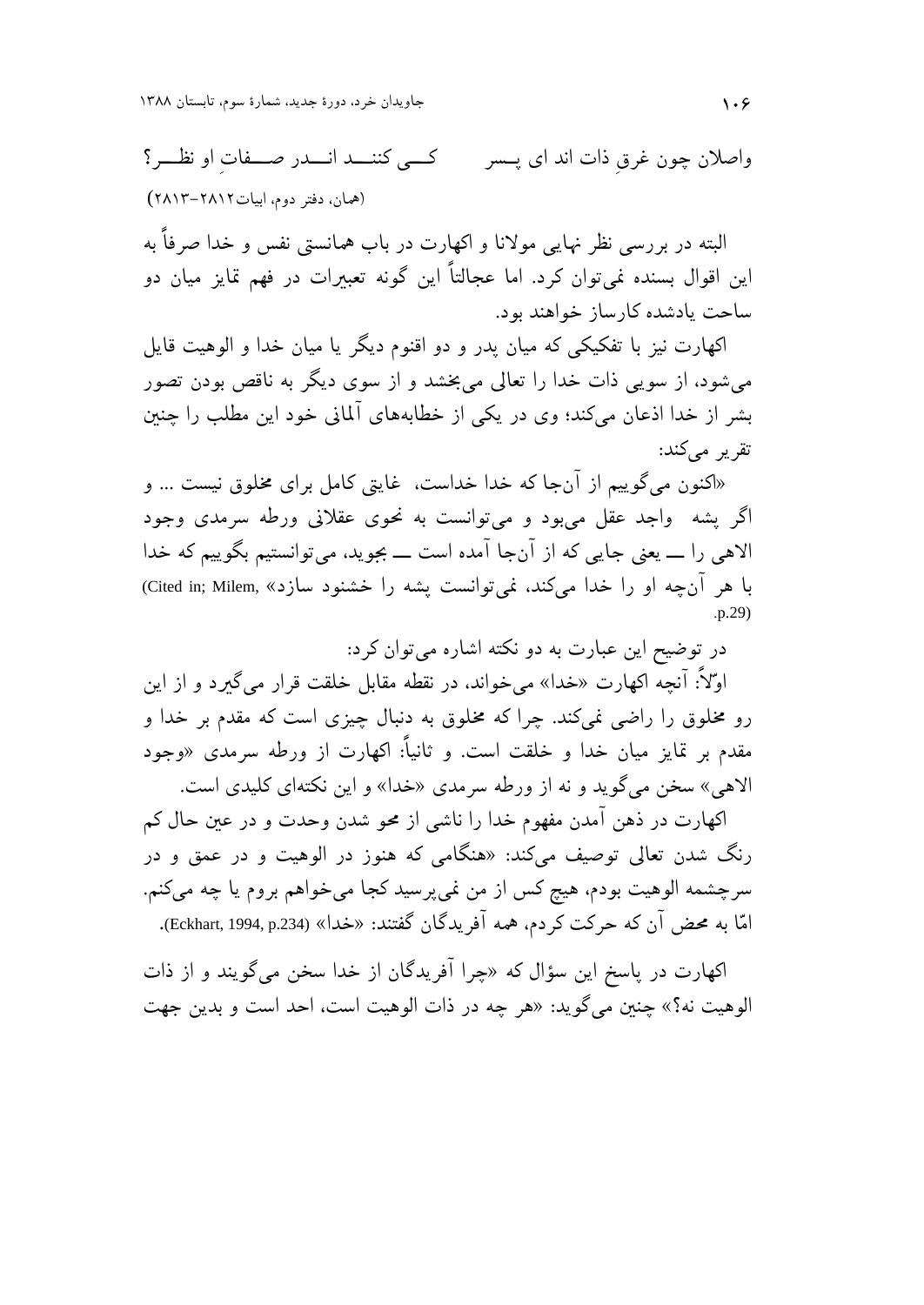بررسی و نقد دیالکتیک تعالی و حلول

هيچ كس نمي¤واند [ از آن] سخن بگويد. خدا عمل ميكند، در حالي كه ذات الوهيت عمل نمي كند... تمايز ميان خدا و ذات الوهيت اين است كه يكي عمل مي كند و ديگر ي نه» (Ibid).

در این جا ممکن است تکیه بر تفکیک پادشده، این شائبه را به ذهن بیاورد که این تفکیک موجب کنار نهادن و فراموش کردن ساحت شناختنی می شود، در حالی که چنین نیست. تأکید مولانا و اکهارت بر عظمت، جلال و تنزیه ساحت ذات یا الوهیت هرگز به معنای پی توجهی به ساحت تصوّریذیر و شناختنی نیست. بلکه به عکس، این دو عارف به رابطهای دیالکتیکی میان این دو ساحت اشاره میکنند.

اکهارت در برخی آثار خود به رابطه میان ذات الوهی نامتمایز و تمایزات نسبی اقانيم يدر، يسر و روح القدس اشاره مى كند. ذات الوهى وحدت مطلق بى قايز است و همین پیتمایزی وجه تمایز آن از اقانیم ثلاثه است. اشخاص تثلیث با یکدیگر در ارتباطی متقابل و از یکدیگر متمایزند. همچنین این اقانیم به الوهیت بستگی دارند. اما از آنجا که الوهیت به خاطر عدم تمایز از این اقانیم متمایز است، ربط و نسبت میان اشخاص تثليث و الوهيت يكسويه است و الوهيت يا وحدت مطلق با تثليث هيچ نسبتی ندارد و در مقایسه با این سه، چهارمی آنها خواهد بود. در این خصوص در موعظه آلمانی ده میگوید: «تمایز از وحدت مطلق ناشی می شود... وحدت مطلق، تمايز است و تمايز، وحدت است. هر چه تمايز بيش تر باشد، وحدت پر رنگ تر خواهد بود، چراكه وحدت عبارت است از تمايز بدون تمايز » -36.Kee: Colledge & Mcginn, pp.36 37. در نتیجه می توان گفت که از دیدگاه اکهارت، خدای فوق خدا، یا به عبارت دیگر ذات غیبی تثلیث، از آنجا که متمایز است نامتمایز است.

هرچند به لحاظ وجودشناختی ربط و نسبت میان الوهیت و تثلیث یکسویه است، با این همه اکهارت میان مفهوم الوهیت و مفهوم تثلیث به رابطهای دیالکتیکی معتقد است. برنارد مکگین در این خصوص به مطلبی اشاره میکند که در فهم این رابطه یاری می رساند: «ربط و نسبت دیالکتیکی میان یگانگی و سهگانگی در خدا به لحاظ شکل و صورت شبیه است به ربط و نسبت حالّ – متعالی <sup>۷</sup> خدا به مخلوقات» .(ibid, p.37)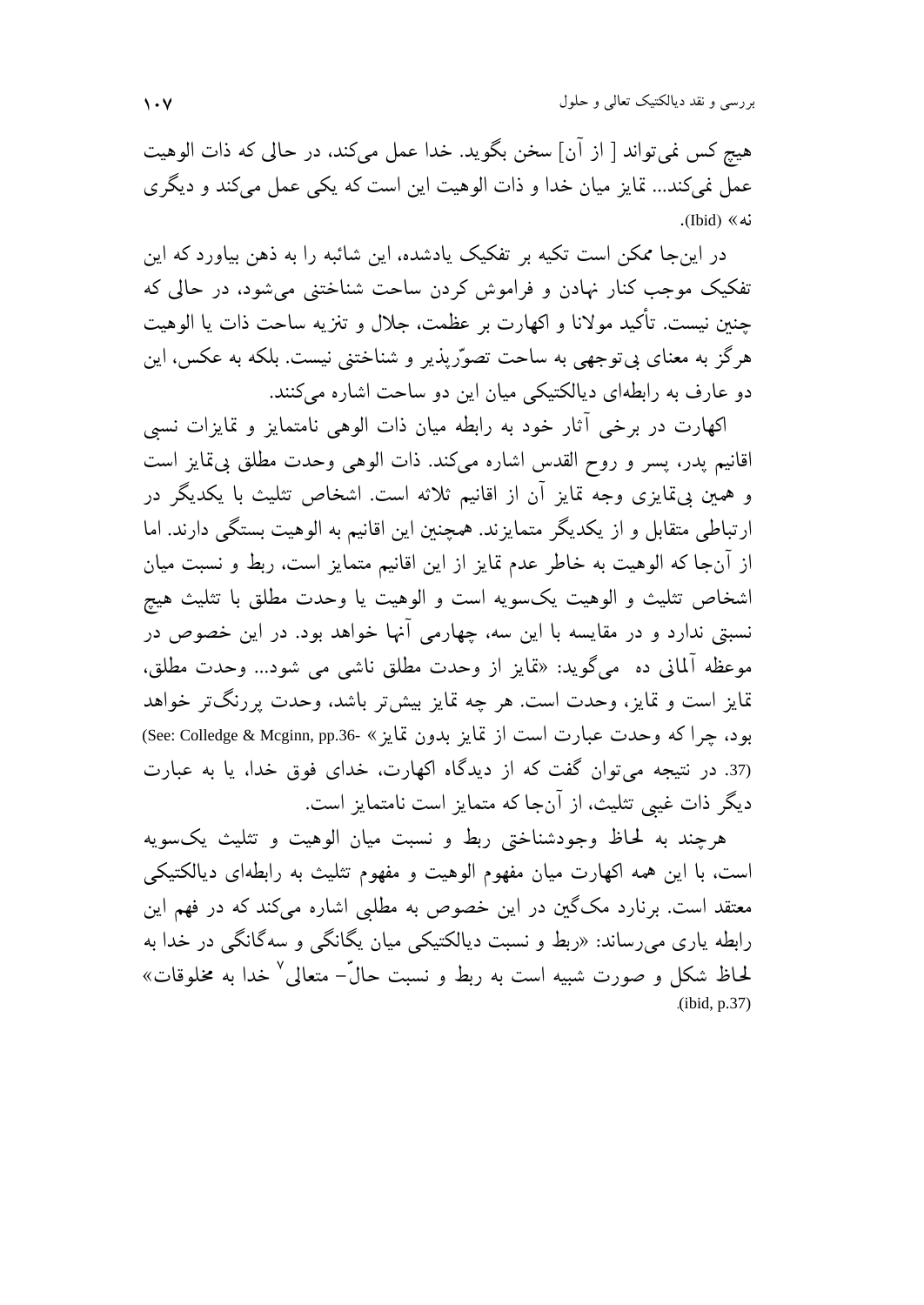مطلب فوق همچنین به بحث اصلی ما یعنی رابطه دیالکتیکی میان خدا و نفس نقب می;زند. این رابطه دیالکتیکی در درجه اوّل اعم از رابطه خدا و نفس است و رابطه میان هستی مطلق و ماسوی الله را در بر میگیرد. اما در الهیات سلبی، به نحو اعم. و در رویکرد سلبی اکهارت و مولانا. به نحو اخص، خصوصاً دیالکتیک میان خدا و نفس چشمگیر است.

این رابطه دیالکتیکی در آثار عارفان سلبینگر مسلمان و مسیحی، معمولاً ذیل تعبیر «دیالکتیک حلول و تعالی» بررسی میشود. دیالکتیک حلول و تعالی، که در ادامه به آن خواهیم پرداخت، یکی از وجوه مشخص سلبی گروی عارفان در سنت ادیان ابراهیمی است.

دیالکتیک حلول و تعالی^

پیش از ورود به اصل بحث در آثار مولانا و اکهارت، برای درک بهتر اصطلاح دیالکتیک حلول و تعالی، لازم است درباره اجرای سازنده این تعبیر، مختصراً ایضاح مفھومے صورت بگیرد.

معنای حلول در دیالکتیک حلول و تعالی را باید با توجه به نظام سلسله مراتبی هستی فهمید. چنانکه نسفی در *رساله کشف الحقایق* توضیح داده است عوالم مختلف و مراتب هستی به ترتیب یکدیگر را احاطه کردهاند. یعنی عالم ملکوت عالم ماده را احاطه كرده است؛ عالم جبروت عالم ملكوت را و الى آخر. نسفى اين احاطه عوالم را حلول مینامد؛ و ظاهراً این معنا در آثار عارفان مد نظر ما نیز به چشم می خورد. بر اساس این معنای حلول، اشیا در خدا غوطهورند(مایر، صص ۱۳۳-۱۳۴).

تعالی در نقطه مقابل حلول می ایستد. تعالی بر پی ارتباطی و فراتر بودن امر الوهی از ساحت خلق و ساحت نفس دلالت دارد. افراطی ترین شکل تعالی را در میان اقوام بدوی میتوان دید. تعالی افراطی نزد این اقوام ما را در درک بهتر رابطه دیاکتیکی امر حال و امر متعالی کمک میکند.

در میان بسیاری از اقوام افریقایی خدای بزرگ آسمانی به علت تعالی وجودی بيش از حد، از حيات ديني اين اقوام ناپديد شده و يا مغفول واقع شده است. اين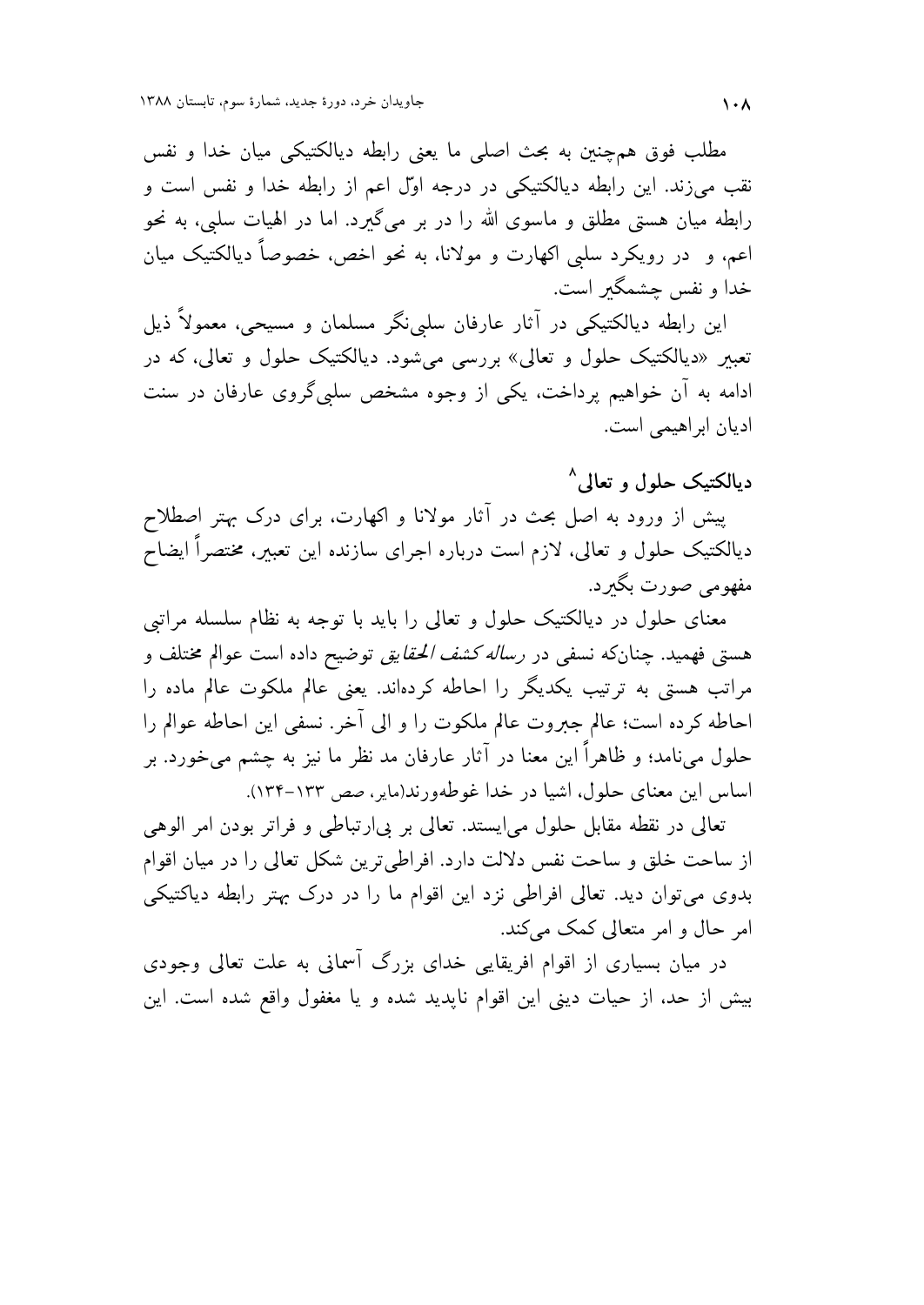خدا که به نحوی شدیداً افراطی، تعالی یافته است به تعبیر یژوهشگران تاریخ ادیان، خدایی «بیکاره»<sup>۹</sup> است و چنان از انسانها فاصله گرفته که در زندگی روزمره آنها هیج گونه نقش و نمودی ندارد. این وضعیت در اکثر قبیلههای ابتدایی آفریقا و هند مشاهده می شود (الیاده، صص ۶۲–۶۷). به همین دلیل این خدایان آسمانی هر چند معتقَد مردمان قبیلههای ابتدایی|ند، معبود و مورد پرستش نیستند. مثلاً در منطقهای در اندونزی، مردم بت پرستند؛ با وجود این به خدای آسمانی و متعالی (که او را «مرد کهنسال» مینامند) ایمان دارند. به اعتقاد الیاده (۱۳۸۵، صص ۶۹-۷۱) این گونه پرستش-ها همگی معنای یگانهای دارند که عبارت است از حرکت از استعلا و بر تری خدایان آسمانی به سوی گونههای دینی مؤثر، یویا و دسترس پذیر .

نه حلول و نه تعالى، هيچ كدام به تنهايي معرّف وجه مشخص عرفان سليي نیستند. بلکه دیالکتیک میان این دو مفهوم است که رویکرد سلبی را در آثار مولانا و اکهارت شکل میدهد. مقصود از دیالکتیک در این تعبیر، همان اصطلاحی است که مایکل سلز <sup>۱۰</sup> در کتاب *«ربانهای عرفانی*»<sup>۱٬</sup> از فلسفه هگل وام گرفته است. دیالکتیک در تفکر هگل، ویژگیهای متعددی دارد. یکی از ویژگیهای مهم دیالکتیک هگلی این است که در آن «روح پیوسته بیرون میرود و به خود باز می گردد، از هم تفکیک میشود و باز به هم میپیوندد، تناقض میآفریند و سپس در سطحی بالاتر، تناقضها را با هم آشتی میدهد» (<sub>کیوپی</sub>ت. ۱۳۸۵. ص ۱۶۷). این ویژگی دیالکتیک تعامل و کشاکش دایمی میان حالٌ و متعالی را به خوبی تصویر میکند.

دیالکتیک حلول و تعالی در آثار مولانا ریشه در سنت عرفان خراسان و به طور مشخص ریشه در افکار پدرش، بهاء ولد دارد. بهاولد نیز هم چون عارفان خراسانی این دیالکتیک را با الهام از سرچشمه اصلی عرفان برقرار کرده است.

منشأ دیالکتیک حلول و تعالی در آثار بهاء ولد را در بیانهای نقیضی قرآن میتوان جست<sup>۱٬</sup>. به گفته بهاء ولد خدا از یک سو میگوید «روح من تا آنجا که حضرت الله است، مسافت دور دور بود و بی نهایت» و از سوی دیگر به میانبری باور دارد برای وصال؛ از دید وی صرفاً باید پردهای را که مانع از وصل است، از میان برداشت. در نتیجه خدا در عین تعالی و پیجهتی، در نزدیکی ـــــو حتی در نزد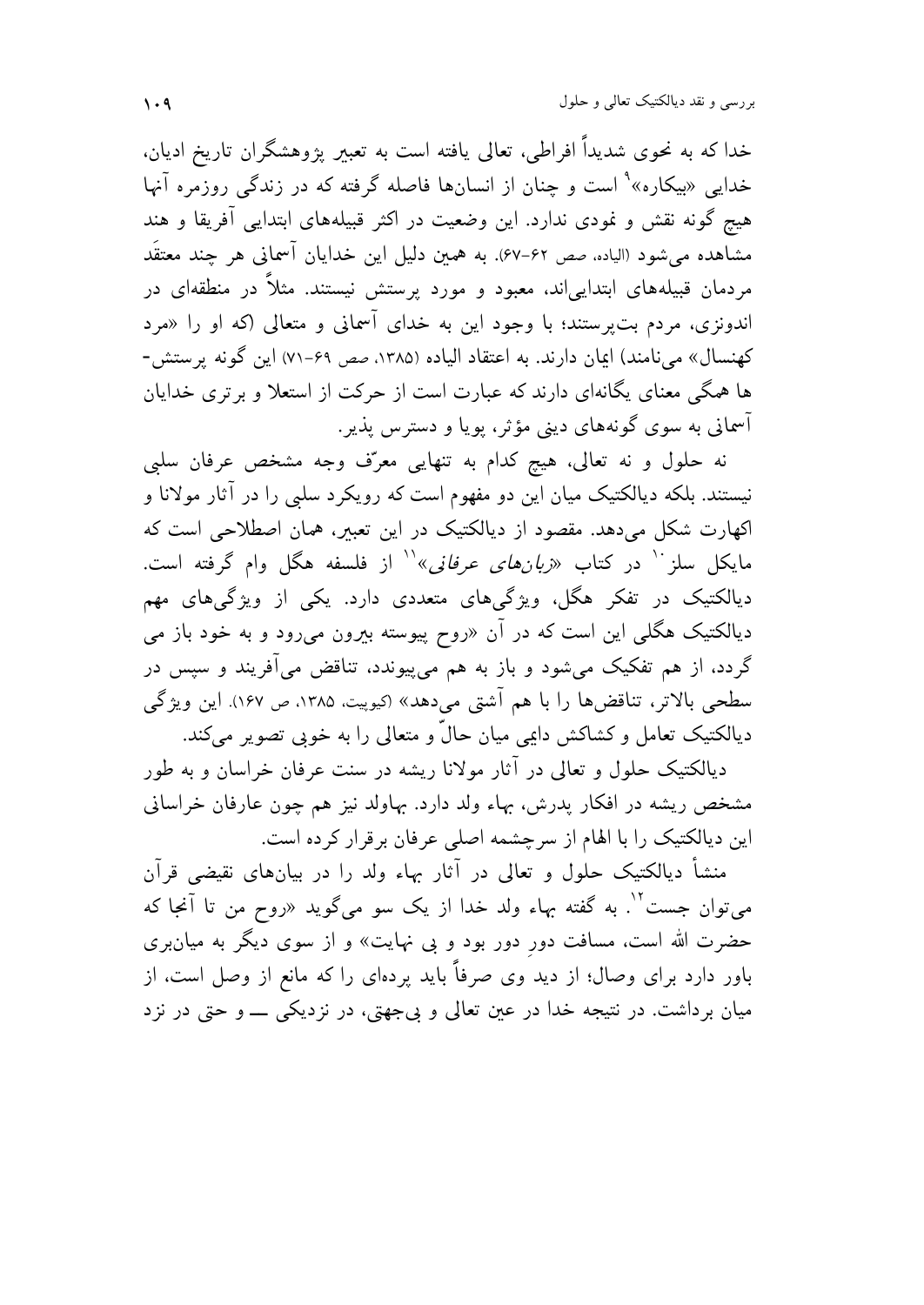ـــــ انسان است (مایی صص ۱۳۶–۱۳۷).

عرفان بهاء ولد فاصله میان خدای متعالی و خدای همه جا حاضر را بر میدارد. این اندیشه را در این عبارت معارف به خوبی می توان دید: «اکنون همه الله است که هیچ آمیزش ندارد با کسی و هم با همه آمیزش دارد و آمیزنده بود با همه» (به نقل از: مایر، ص ۱۴۷).

به تبع بهاء ولد، مولانا نیز با نگاه دوگانهای که سلبیگروی پیش رویش مینهد، تعالی معرفتی و وجودی و هم زمان قرب و حلول را در آثار خود به بهترین وجه منعکس مےکند: به غایت آشکاری اندرین دل حجاب عزّت ار بستی ز بیرون (شفیعی کدکنی، ۱۳۸۷،ب ۱۴۲۰۰)

مولانا در این بیت نیز دیالکتیک حلول و تعالی را به نحو چشمگیری به رخت شعر دراورده است:

فوق ملک مکان تو، جان و روان روان تــو هل طربی که برکند بــیخ خمــار ای صــنم (همان، ب ۱۴۹۳۰)

وی برای نشان دادن حال غیبت و حضور عارف، از دو تعبیر کنایی بر در بودن و در بر بودن بهره میگیرد و هر دو را، به تعبیر صوفیانه، وطن میخواند (همان ص  $:(1117)$ 

خارج و داخل تويې، هر دو وطن آن تــو گفت که هم بر دری واقف و هم در بــری (همان، ب۲۳۷۸۰)

وی در موضعی دیگر در *کلیات شمس* به دیالکتیک حلول و تعالی با تعبیرهای «منزّهي و در آميختن» اشاره مي کند:

منزهی و درآمـیختن عجـب صـفتی اسـت دريسغ يسرده اسرار در نوردنسدى (همان، ب۱۲۴۹۶)

از سوی دیگر در آثار اکهارت، دیالکتیک حلول و تعالی همان لطیفهای است که حافظ انسجام فکری اوست. به باور الیور دیویس<sup>۰۲</sup>، در لایههای سطحی تفکر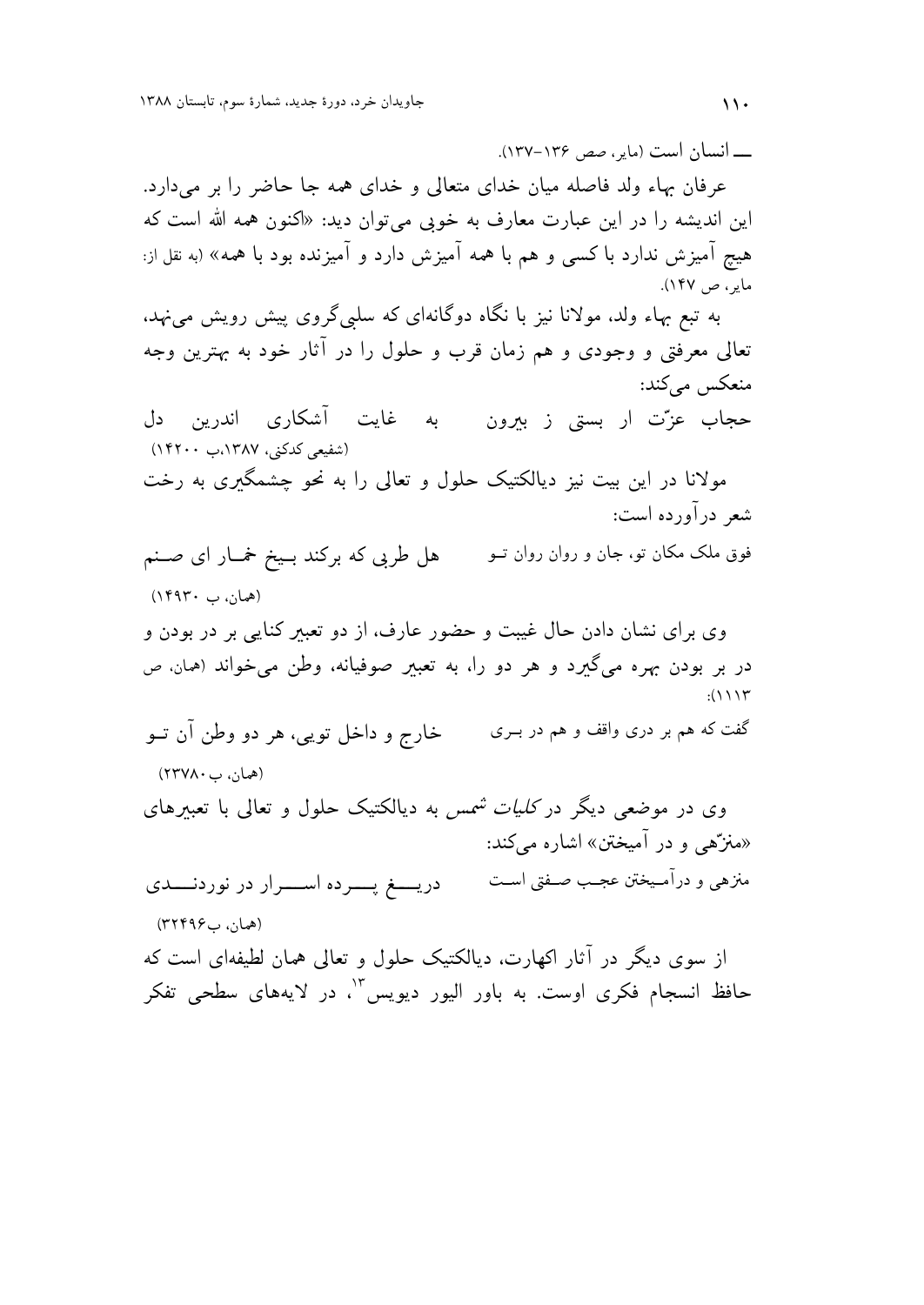اکھارت ممکن است برخی مطالب، مبھم و متناقض و گیج کننده به نظر برسند، امّا ساختارهای اوّلیه فکری او کاملاً سازگار مےمانند. از جمله مبانی فکری او را ذیل وحدت الوهي از سويي و استعارههاي تولد و صورت از سوي ديگر، مي توان فهميد. شق نخست این مبنا برگرفته از سنت نوافلاطونی و شق دوم برخاسته از سنت کتاب مقدس است که اوّلی را با عنوان اصل تعالی و دومی را با عنوان اصل حلول خداوند می توان معین کرد (Davies, p.xxxiv). این دو اصل در نظام فکری اکھارت با یکدیگر در کشاکش دایمی اند و از این رو اصل دیالکتیک حلول و تعالی را در آثار وی به بهترین نحو می،نمایانند. خدا همان است که در دوردست و در همین نز دیکی است و در فراسو و در درون است (Ibid).

دیالکتیک حلول و تعالی، در بررسی رابطه خدا و نفس یا خدا و خلق، عمدتاً رو به خدا یا رو به حق دارد. یعنی در این دیالکتیک بیش تر سخن بر سر این است که خدا چه نسبتی با خلق یا نفس دارد. مسأله ربط و نسبت خدا و نفس را از جنبه دیگری نیز میتوان بررسید. این بررسی به عکس عمدتاً رو به نفس دارد و نفس را در مرکز توجه قرار میدهد. برای بررسی این وجه در سنت عرفانی مسیحی و اسلامی از روشی بهرهگرفتهاند که آن را میتوان دیالکتیک عروج و درونبود خواند. این دیالکتیک میان دو استعاره کلیدی سنت سلبی برقرار است.

## دیالکتیک عروج و درونبود ٔ ۱<sup>۴</sup>

دیالکتیک عروج و درونبود، از ترکیب و کشاکش پیوسته دو استعاره کلیدی الهیات سلبی شکل میگیرد. مولوی و مایستر اکهارت گاه این استعارهها را به تنهایی و گاه در تعامل با یکدیگر به کار بردهاند. از همین رو، ما نیز نخست این استعارهها را مجزا بررسی میکنیم و سپس به وجه دیالکتیکی این دو استعاره می پردازیم.

## عروج

مولانا دست کم به دو لازم از لوازم عروج اشاره میکند. وی در *کلیات شمس* از عقل ایمانی و در مثنوی از دل، به عنوان دو وسیله مورد نیاز سالک برای عروج یاد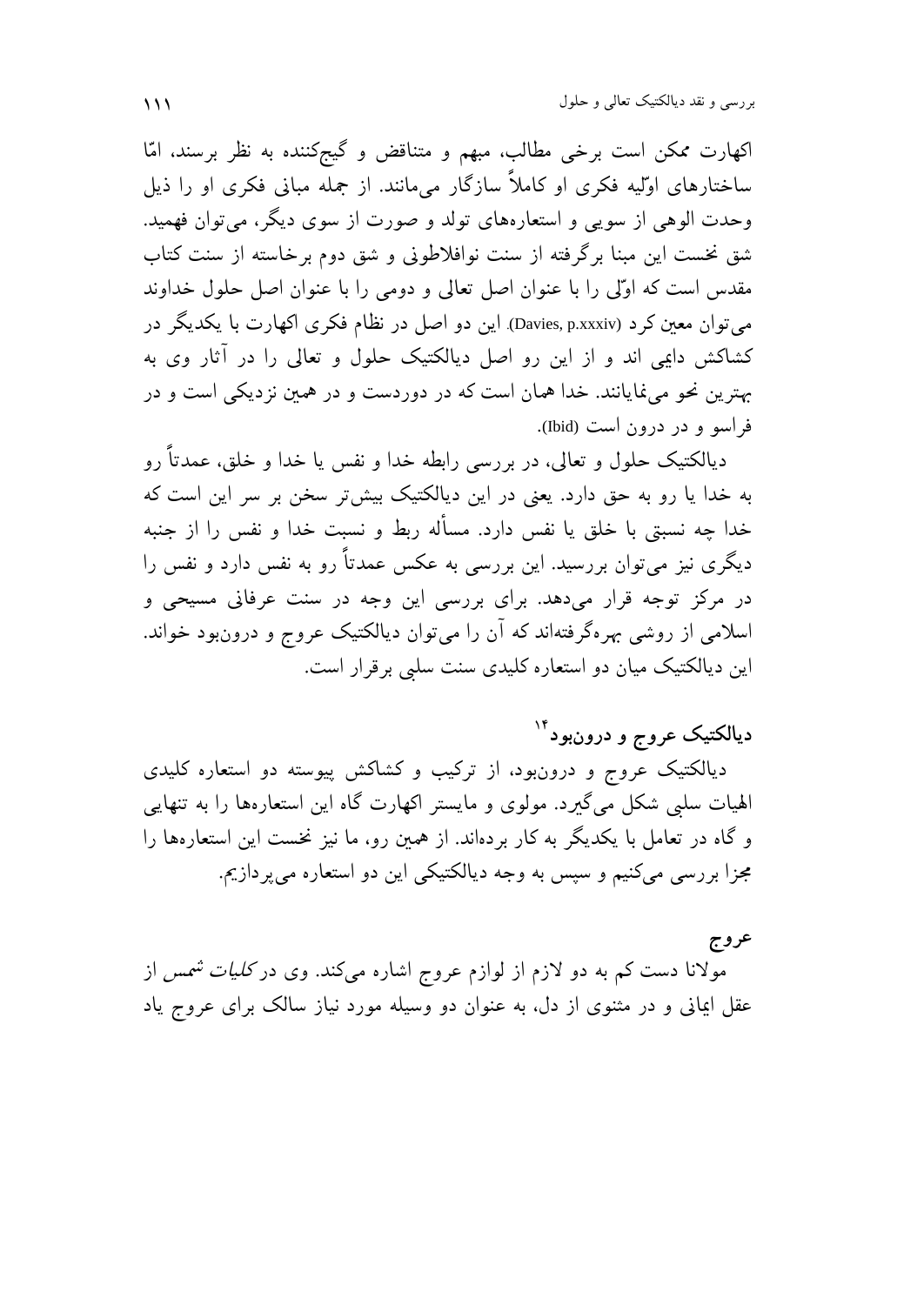مے کند. از سویبی عروج در نظام فکری مولانا به مدد عقل ممدوح یا عقل ایمانی میسر است که مورد ستایش قر آن و از جنس فرشته است (شفیعی کدکنی ، ۱۳۸۷، ص ۱۳۳۳): (همان، ب ٣٢٥۴۵) از دیگر سو علاوه بر عقل، دل نیز یکی از ملزومات و وسایط عروج است. این نقش واسطگی دل را مولانا به مدد اضافه تشبیهی «مسجد اقصای دل» ارائه میکند: گــر رَوي، رو در پـــي عَنقـــاي دل ســــوي قـــاف و مــــسجد اقــــصاي دل (مولوی، ۱۳۶۳، ب۱۳۱۳) همانگونه که در معراج پیامبر اسلام، مسجد اقصا منزلی در میانه راه معراج توصیف شده است. دل نیز در عروج نفس عارف یکی از ملزومات و میانجیها تلقی مې شو د. اشاره مولانا به عقل و دل به عنوان دو لازم عروج، از این حقیقت خبر میدهد که عروج نفس اوْلاً مستلزم ترقبي نفس و ترقبي مرتبه وجودي آدمي است و ثانياً عروج در حقیقت به معنای فرو رفتن به درون است. مطلب اخیر به نحوی به استعاره همراه عروج يعني استعاره درونبود نقب مي زند. مهمترین ثمره عروج از دیدگاه مولانا را امکان مواجهه با حق در تجربه عروج مي توان دانست: که خدا تو را نگوید که:«خمسوش، لس تیرانی» <sup>۱۵</sup> به فلک برآ چو عیسی، ارنی بگو چو موســی (شفیعی کدکنی، ۱۳۸۷، ب ۳۰۰۵۰)

درونبود جان کلام در استعاره درون بود این است که نیل به امر مقدس یا امرالوهی نه با توجه به عالم بیرون که با فرو رفتن به ورطه درون میسّر است. اکهارت از آگوستین نقل میکند که بسیاری در طول تاریخ، روشنایی و حقیقت را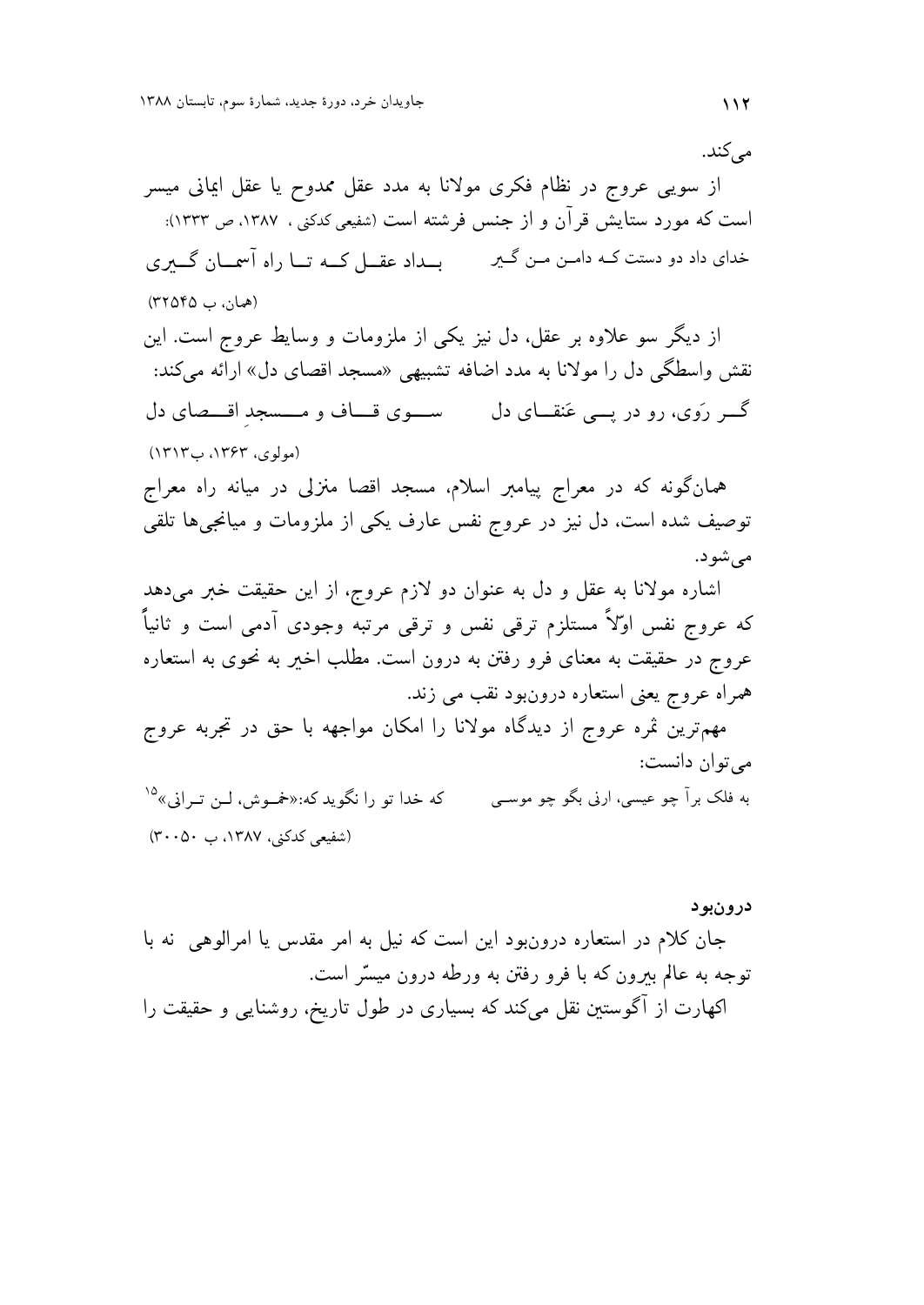جز در بیرون از خود نجستهاند. و دقیقاً به همین دلیل، یعنی خروج از درونبود به حقیقت و روشنی دست نیافتهاند. چرا که حقیقت در درون و در ذات نفس است نه در بعرون از آن( Eckhart, 1994, p.217). اکھارت خود ادامه می دهد: «در کتاب *اسرار* [*مکاشفات یوحنا*] نوشته شده است که خداوند ما به مردم گفته است: « اینک بر در می|یستم و میگویم: اگر کسی ندای مرا بشنود و در بگشاید، نزد او درخواهم آمد تا شام تناول کنم. من نزدیک او خواهم بود و او نزدیک من» (*مکاشفات*، باب ۳. آیه ۲۰). شما نیازی ندارید که او را اینجا یا آنجا بجویید؛ چرا که او بر در قلب شماست... او هزار بار بیشتر به شما میل میکند تا شما به او» (Eckhart, 1994, p.227).

به اعتقاد مولانا نيز آنچه جان انسان مي جويد، در جايبي جز درون خود نمي پابد: آن که جان می جست او را در خلا و در ملا عاقبت از مشرق جان تیغ زد چون آفتاب آن ز دور آتش نماید چــون روی نــوری بــود همچنان کـه آتـش موسـى بـراي ابـتلا (شفیعی کدکنی، ۱۳۸۷، ۱۶۱۸–۱۶۱۹)

مولانا در بیتهای فوق، با تلمیح به داستان موسی و وادی طوی و تجلّی الوهی بر درخت، جان آدمی را نیز همچون درخت مشتعل در وادی طوی میداند. انسان تنها هنگامی به حقیقت آن پی خواهد برد که همچون موسی به این منبع الوهی نزدیک شود. این نزدیکی، وجدان بی واسطه حقیقت را به دنبال می آورد:«با باقی ماندن در عالم انفس و درونبود، می توانیم پیواسطه و پیتمایز، واجد کل حقیقت باشيم» (Eckhart, 1981, pp.184-185).

مولانا در ابياتي از غزل ۱۶۴ (شفيعي،ددي ،۱۳۸۷، ابيات ۱۸۶۷–۱۸۷۰)، هېوط نفس به عالم جسمانی، زندانی شدن روح در تن و جدا ماندن از عالم قدس را مطرح میکند. اما در این غزل مولانا از اشتیاق بازگشت به عالم قدس و «فرا» رفتن سخن نمیگوید. بلکه هدف روح در این غزل، «فرو» رفتن به ژرفای خود است. بدین ترتیب سپَردن قوس صعود و بازگشت به عالم معنا نیز راهی جز غوطه خوردن در درونبود ندارد: چو مرا به سوی زندان بکشید تن ز بالا مقرَّبان حضرت بشدم غریب و تنبها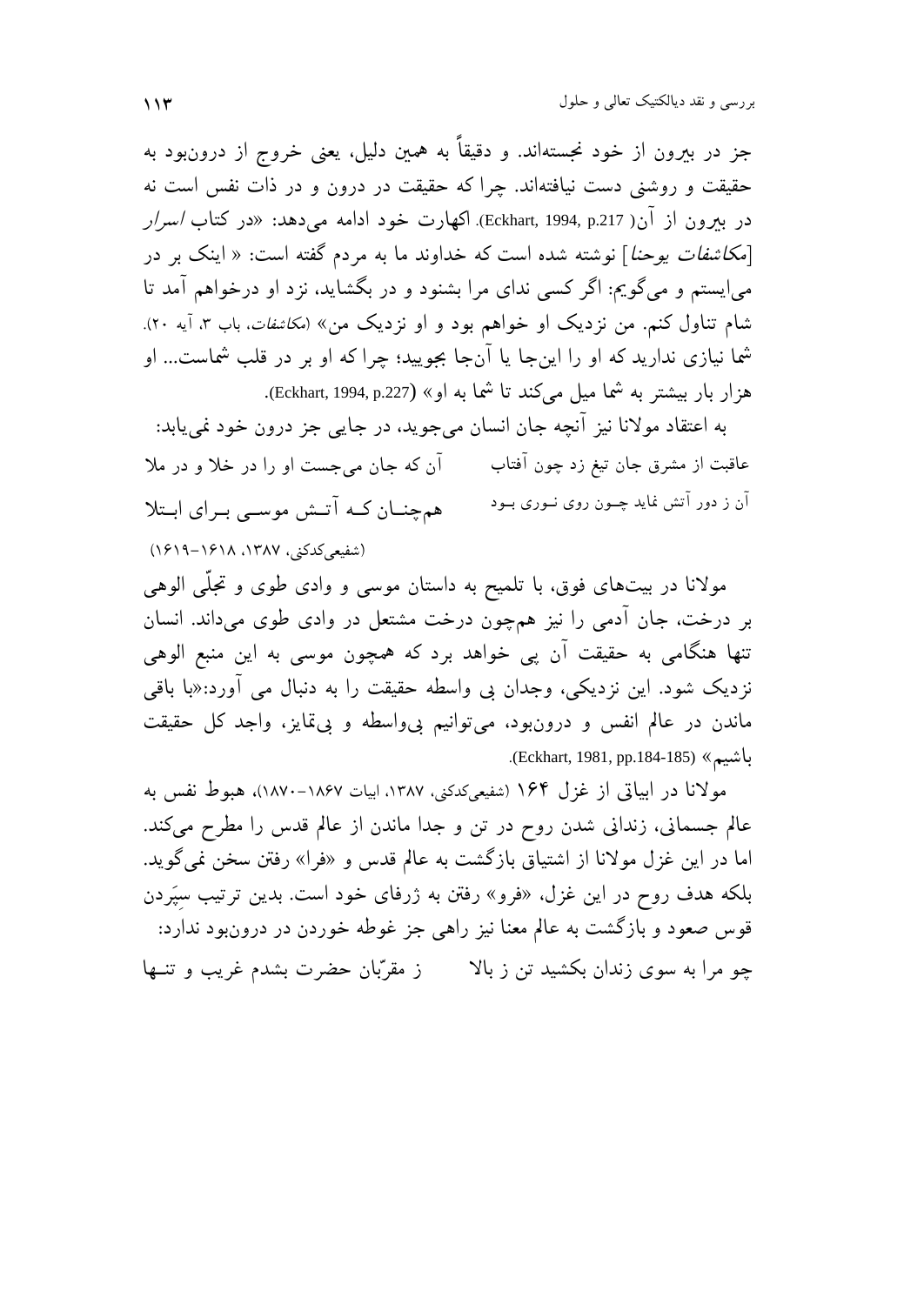که فکند در دماغم هوسش هزار سـودا به ميان حبس ناگه قمري مرا قرين شد چه روم؟ چه روی آرم؟ به برون و يار اينجــا همه كس خلاص جويد ز بلا و حبس، مــن ني که نشد به غیر آتش دل انگسن متصفا که به غیر کنج زندان نرسم به خلوت او (همان اسات ۱۸۶۷–۱۸۷۰)

در یکی دیگر از غزل،های حیرتآور دیوان شمس، در غزل ۱۵۱۸، مولانا گویی از زبان حق تعالی سخن میگوید. در این غزل نیز مولانا تأکید میکند خدایی را که در لامکان است، بیرون از کنه نفس نباید جست. برای نزدیک شدن به او، خودنگری و فرو رفتن به درون باید: مــن آن مــاهم كــه انــدر لامكــانم مجـــــو بــــــيرون مـــــرا، در عـــــين جـــــانم تو را هر کس به سوی خویش خوانـد تـو را مـن جـز بـه سـوى تـو نخـوانم (همان، ابيات ١٥٩٧۶–١٥٩٧٧)

اکهارت برای توصیف دقیق تر درون بود، از آثار آگوستین قدیس به ویژه دو کتاب *اعترافات و در باب تثلیث بهر*ه میگیرد. آگوستین سلوک عارف را به سوی درون با تمثیل و به کمک زبان حال تشریح میکند. وی در مسیر حرکت از برونبود به درون-بود. از اشیای جهان در باب خدا میپرسد و آنها همگی میگویند که ما خدا نیستیم امّا او ما را آفریده؛ تا این که به بدن خودش میرسد؛ معما جایی پررنگ میشود که پرسیدن آگوستین از «برون بود» به «درون بود» سر میچرخاند؛ در اینجا آگوستین بدن را قاطعانه در جانب برونبود قرار مى دهد و جان را در جانب درونبود و خود را جان خود می شناساند (Turner, pp.79-80). اکهارت با توجه به آيهاي از رساله دوم پولس به قورنتیان (باب چهارم، آیه شانزدهم) و با توجه به روشنگریهای آگوستین، به تفکیک «انسان بیرونی»<sup>۱۶</sup> و «انسان درونی»<sup>۱۷</sup> اشاره میکند.

انسان بیرونی با وجود تبعیت از نفس، با جسم و بدن مرتبط و ممزوج است. کتاب مقدس از این ساحت انسان با تعبیراتی نظیر انسان خاکی، انسان بیرونی، سالخورده، انسان برده و انسان ستيزهجو ياد مي كند (Eckhart, 1994, p. 99). ساحت ديگر انسان را،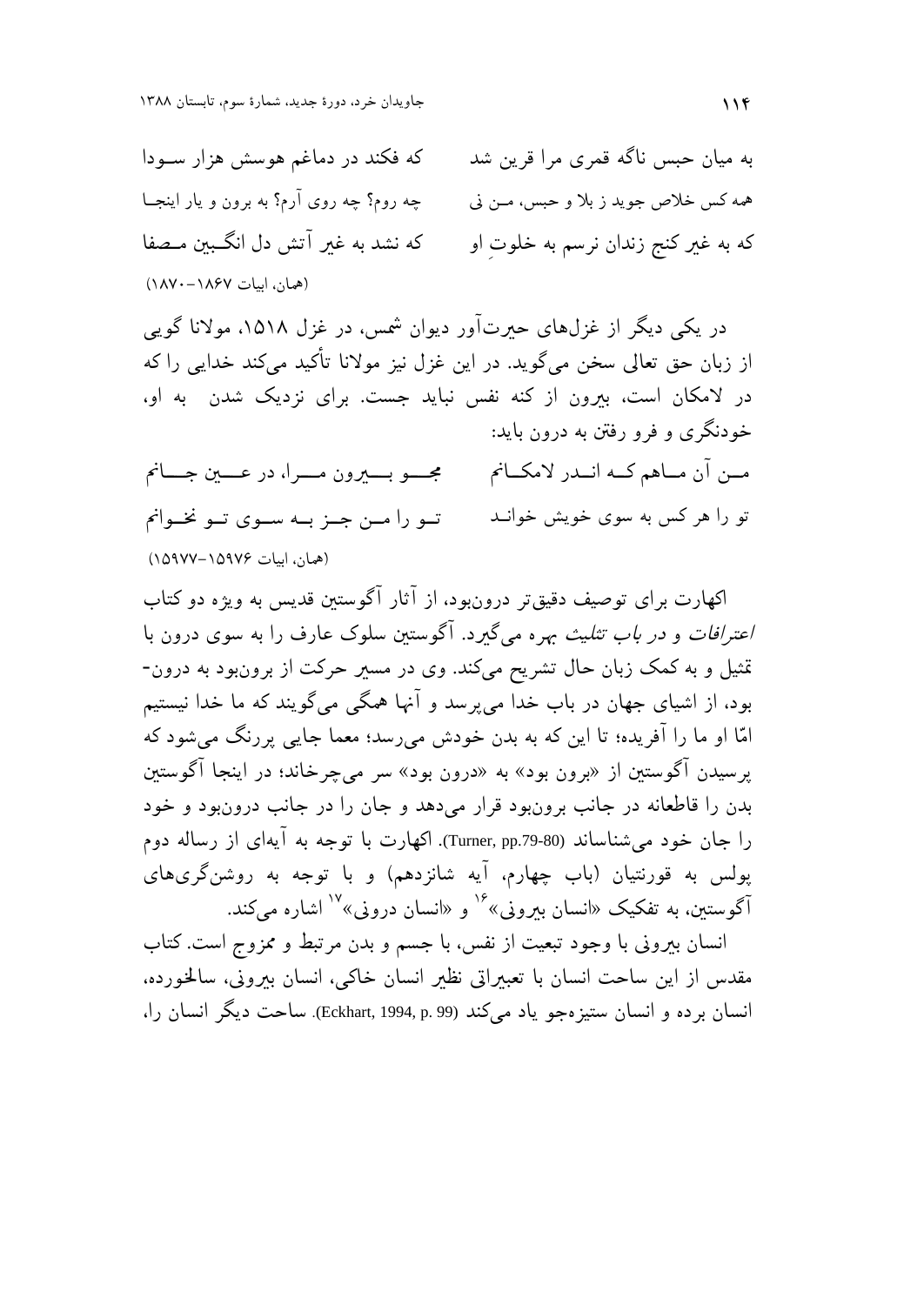اکهارت انسان درونی نام مینهد که کتاب مقدس این ساحت را با تعبیراتی نظیر انسان سماوي، جوان و انسان شريف (انسان والاتبار <sup>۱۸</sup>) مے نامد. از جمله در انحيل لوقا (باب ۱۹، آیه ۱۲) از مرد والاتبار یاد شده است: «پس بگفت: «مردی والاتبار [انسان شريف] به سرزميني دور دست رفت تا مقام شاهي يابد و سيس بازگردد» .Eckhart). (1994, p.99 اکھارت تصریح میکند که بزرگانی نامسیحی<sup>۱۹</sup> نظیر سیسرو<sup>۲۰</sup> و سنکا<sup>۲۱</sup> نیز از این ساحت وجودی انسان، یعنی انسان درونی، سخن گفته و معتقد بودهاند که هیچ نفس ناطقهای نمی تواند بدون خدا وجود داشته باشد و بر سر این حقیقت هم داستان اند که بذر خدا در درون ماست (Ibid, pp. 100-101).

اکهارت برای نیل به ساحت انسان درونی، شش مرحله را بر می شمارد: در مرحله اوَّلْ، آدمی بر اساس نمونه مثالی خبر و انسانهای مقدس می(ید؛ در مرحله دوم که مرحلهای سلبی است تمام صورتها، حتی صورتهای مردان و زنان نیک، از ذهن محو می شوند؛ در مرحله سوم، ما به نحوی فزاینده از مادرمان فاصله می گیریم، امّا در این مرحله نیز همچنان انسان از شر و ظلمت گریزان است. چرا که به واسطه عشقمان به خداً، بدو پیوستهایم و در نهایت این عشق ما را به بهجت، شیرینکامی، سعادت و رستگاری میرساند. به طوری که هر آنچه با خدا ناهمانند ًاست، منفور ماست. مرحله چهارم هنگامی فرا می رسد که رشد کردهایم و بیش تر در عشق و خدا ریشه گرفتهایم و میتوانیم رنجها، وسوسهها و ناخوشایندها را بر خود هموار کنیم. در مرحله پنجم همگی در خود در آرامش میزییم و در غنای حکمت اعلی و بیان-ناپذیر میآساییم. و مرحله ششم زمانی محقق میشود که از تمام داشتههایمان برهنه و در سرمديت خدا ذوب شده و به صورت خدا درافتاده، ديگر گون و پسرخدا شدهايم. به باور مایستر حقاً مقامی والاتر از این نیست و اینجا قلمرو رستگاری و آرامش سرمدي است. چرا كه هدف انسان دروني و انسان جديد، حيات سرمدي است (Ibid). به همین دلیل، همواره بر این نکته تأکید رفته است که تمام عوالم آفاقی در برابر عرصه دور پهنای انفسی تنگ و حقیر به نظر میرسد:

آن گشادیــــشان کــــز آدم رونمــــود در گـــــــشاد آسمانهاشـــــــان نبـــــــود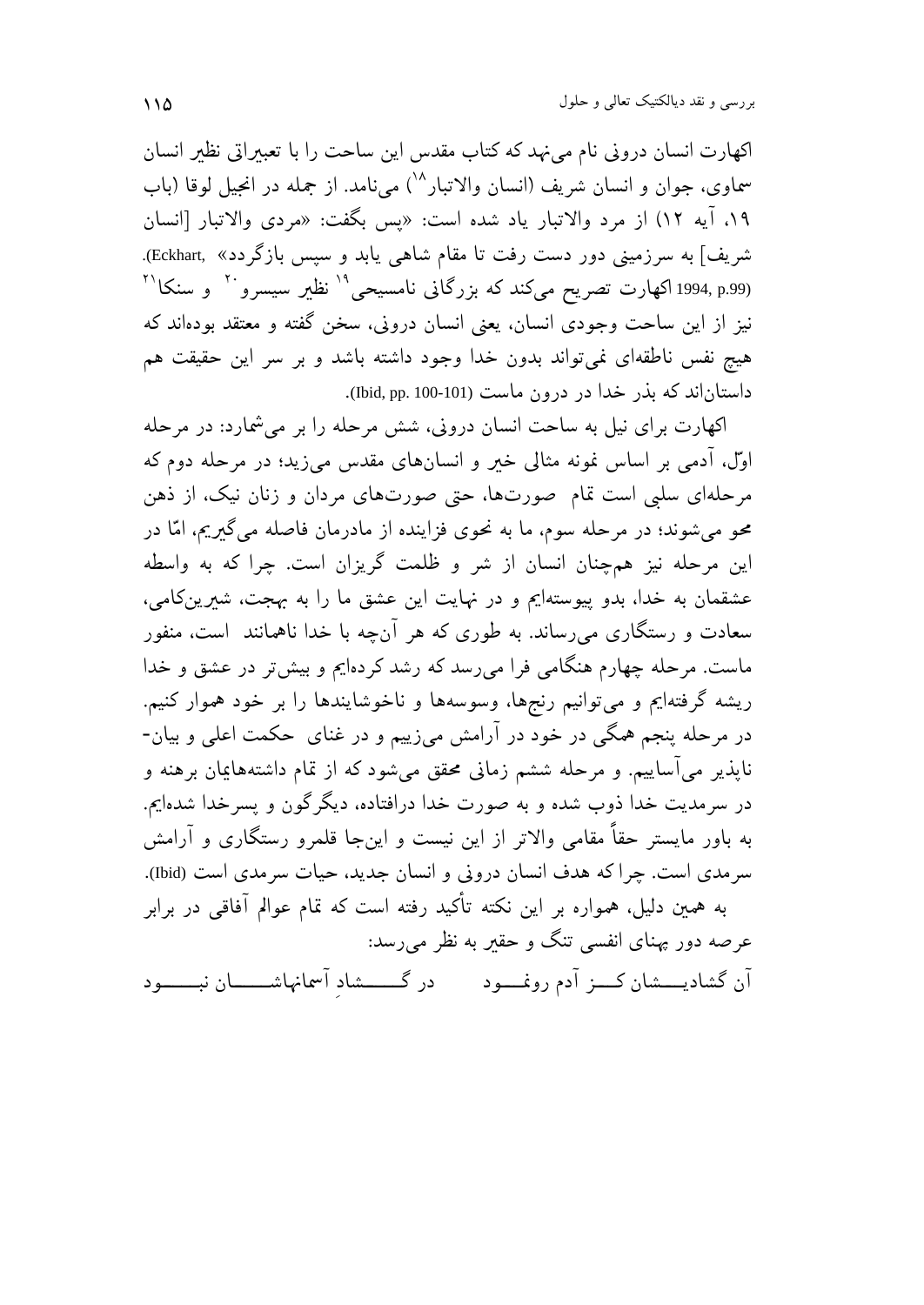تنسگ آمسد عرصسه هفست آسمسان در فراخے عرصـه آن ساک جــان ( مولوي، ۱۳۶۳، د. اول، ایبات ۲۶۵۱–۲۶۵۲) چرا که به تعبیر صریح مولانا، سرّ هستی در درون خود انسان نهفته است: الـسَّرُفيك يــا فــتى لاتلــتمس ممّــن اتى \_من لـيس سـرٌ عنــده لم ينتفــع ممـا ظهـر ( شفیعی کدکنی، ۱۳۸۷، ب ۱۲۵۵۸) و این سر، چیزی جز حضور حق تعالی نیست. این حضور را به بهترین نحو در نفس آدمي مي توان جست: مـــن نگـــنجم هــــيچ در بــــالا و پــــست گفت پیغمبر کــه حــق فرمــوده اســت در زمــــین و آسمــــان و عـــــرش نیــــز مــن نگــنجم، ايــن يقــين دان اي عزيــز گر مراجويي، در آن دلها طلب در دل مـــؤمن بگـــنجم اي عجـــب (مولوی، ۱۳۶۳، د. اول، ایبات ۲۶۵۳–۲۶۵۵) در این ابیات مولانا به حدیث «لایسعنی ارضی و لاسمائی و یسعنی قلب عبدی المؤمن» تلميح دارد و گفته فيثاغورث را گفته است.<sup>۲</sup> به کمک بازگشت به همین دل است که از درون به حق راه می توان برد: به خود واگرد ای دل، زان کـه از دل مسلم این بـه دلـــبر مـــی تـــوان کـــرد (شفیعی کدکنی، ۱۳۸۷، ب. ۶۸۸۵) تعبیر«خلوتگاه جان» در زبان مولانا را می توان معادل و یادآور تعبیر درون ود در عرفان مسیحی دانست. از دیدگاه مولانا، هنگامی که انسان وارد پهنه درونی جان، درونبود یا همان خلوتگاه جان می شود، به حیطهای وارد شده است که فوق زبان است و از آن سخن نمي توان گفت: چو خلوتگاه جــان آيــي خمــش کــن کـــه آن خلـــوت زبـــان هـــا برنتابـــد (همان، ب۶۹۳۰)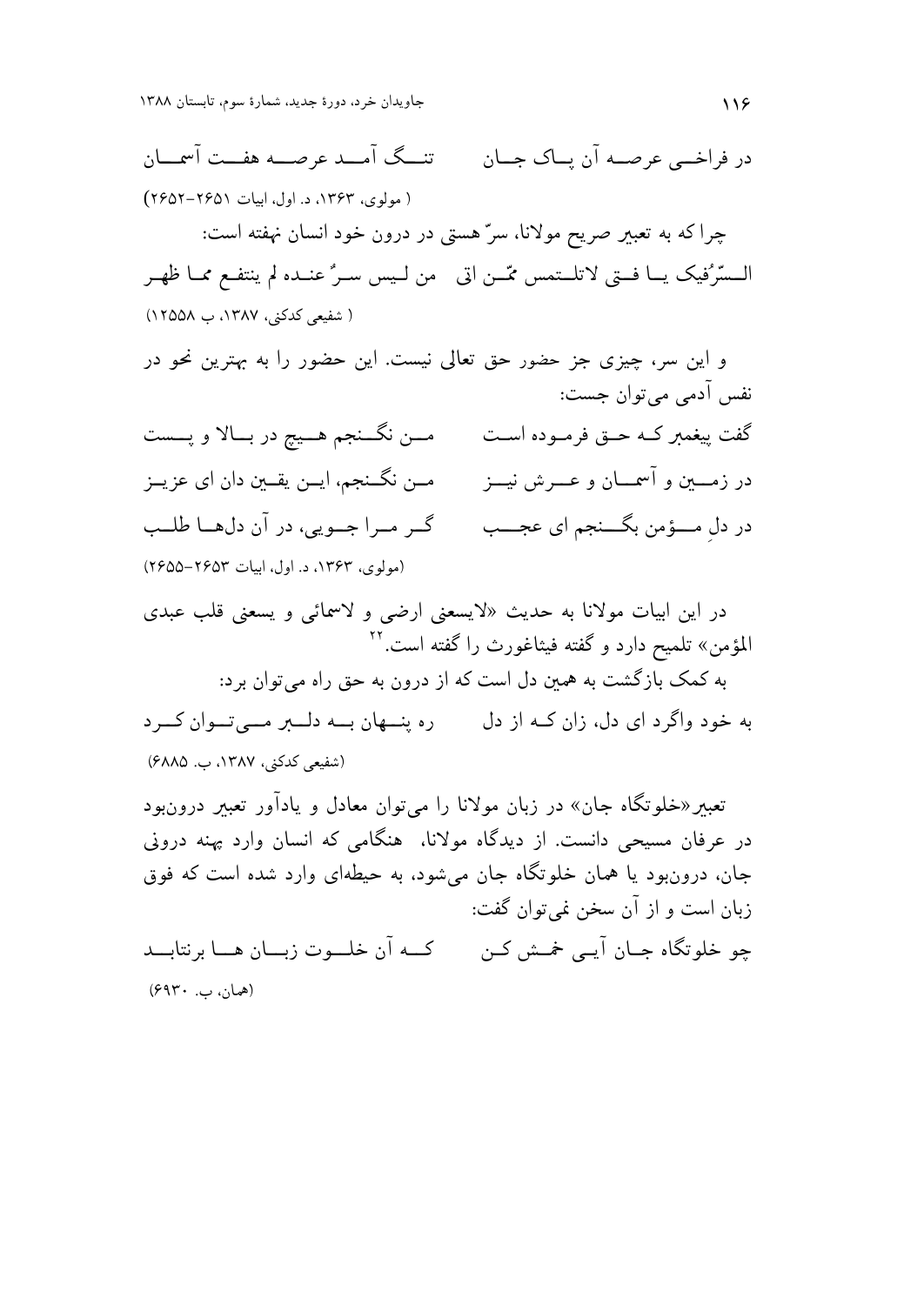در خلوتگاه جان، روح با نقشي از حق مواجه مي شود كه حتى وجودات غيبي نيز تحمل آن را ندارند. اکهارت نیز با زبانی دیگر به همین مطلب اشاره میکند: «باید تمام قوای خود را به این هدف، یعنی حفظ درونبودمان، به کار بگیریم و تربیت كنيم» (Eckhart, 1994, p.39).

با توجه به نقش درونبود یا خلوتگاه جان در مسیر سلوک، سفر روحانی انسان «از خويشتن به خويشتن» است:

ز خویشتن سفری کن به خویش ای خواجه که از چنین سفری گشت خاک معدن رز (شفیعی کدکنی، ۱۳۸۷، ب. ۱۲۱۱۷)

درون بود و سخن گفتن از آن، دایماً با عالم بیرون در تعامل است. بدین ترتیب درون بود خود واجد پارادوکسی در درون خود است. چنانکه ملاحظه میشود درونبود در آثار عارفان، گاه به تنهایی مطرح میشود. اما در همین موارد نیز از وجهي نقيضي تهي نميءاند، به اين معنا كه اين استعاره همواره با استعاره مقابلش يعني برونبود<sup>۲۲</sup> در تعامل است. پارادوکس درونبود را به بیانی دیگر بدین صورت می-توان توضیح داد: آنجا که خدا به عمیقترین نحو، درون ماست، درونبودگی ما به ورای خود و به سوی عینیت حقیقت میرود. بدین ترتیب زبان درونبود به نحوی خودبرانداز است: هر چه درونیتر باشیم، درونبود ما به سویبی گسترش مییابد که ورای درون بود است (Turner, p.69).

خود برانداز بودن زبان در خصوص درونبود، حاکی از این حقیقت است که اوّلاً فهم درونبود و فهم چگونگي سير دروني عارف بدون توجه به جنبه بيروني و فرارونده آن شدنی نیست و ثانیاً تمایز میان «درونی» و «بیرونی» تمایزی «مطلق» نیست و صرفاً و دقیقاً در یک نقطه اتفاق نمی\فتد. از این رو، در آثار مولانا و اکهارت زبان درونبود با زبان عروج میآمیزد. این دو استعاره با هم تعامل، همدیگر را تعریف و یکدیگر را در هر سطحی تکمیل میکنند (Ibid, p.80).

ترکیب دو استعاره عروج و درونبود همچنان که در بحث حلول و تعالی سخن از تعامل، کشاکش و به طور مشخص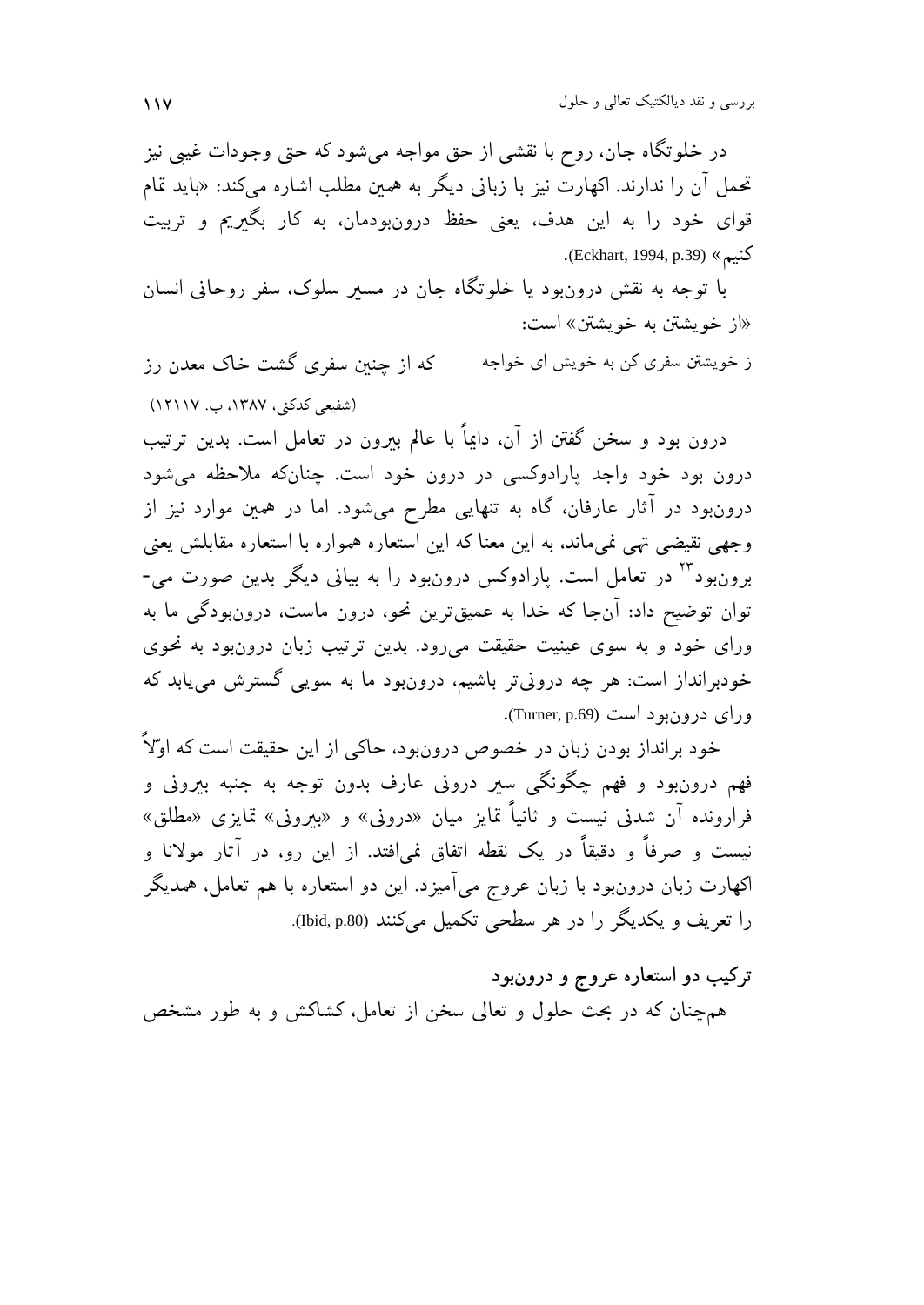دیالکتیک میان حلول و تعالی در میان بود، به موازات آن استعارههای عروج و درونبود نیز تشکیل دهنده زوجی ترکیبی اند. بدین ترتیب عروج در تفکر مایستر اکهارت و مولانا جلال الدین همواره در تعامل با درون ود فهم می شود، سهل است، یکی مستلزم دیگری و حتی دلالتگر بر دیگری است. بر همین اساس، باطنی و درونیتر، در نظام فکری و زبانی اکهارت همواره نشانگر عالی تر یا ضروری تر است (Davies, p.289) و روح با صعود به سوى خدا، خدا را در درون خود مى يابد: «ممکن است بپرسید: آیا روح…<sup>۲۴</sup> خدا را در حیات سرمدی|ش نظاره نمي كند بله و نه. از آنجا كه زاده شده است، نه خدا را مي بيند و نه نظاره میکند. امّا از آنجا که بالفعل زاده میشود، از خدا مشاهدهای دارد… روح آنجا میزید که خدا میزید یعنی در

> بساطت و برهنگی وجود. از این رو، از همه چیز روی بگردان و در هستي خود وجود داشته باش» (Eckhart, 1994, p.148).

به باور اکهارت خدا در درونی ترین جزء نفس، و به تعبیر او در عقل (intellect). است (Ibid, p.174). وی در یکی از آثارش برهمکنش فرا رفتن به سوی خدا و فرو رفتن به ذات نفس را لابلای بحث از نیایش توضیح میدهد. اکهارت نیز به تبع یوحنای دمشقی، نیایش را «عروج عقل به سوی خدا» میداند. عقل نمی تواند خدا را حس و لمس کند مگر آنکه در ابتدا خود را بالا بکشد. تعالی و بالا رفتن به معنای نیل به وضعیتی عالی تر است: «عقل نه فقط بعد خیال را بلکه هم چنین بعد عقل را بايد تعالى بخشد» و حتى بايد از هستى نيز فراتر رود (Ibid, p.256). عقل خدا را در پوشش حقیقت ادراک میکند و از این رو باید به بالاتر صعود کند و به همین خاطر یوحنای دمشقی میگوید عروج عقل «به سوی خدا». امّا نفس در مرحله بعد باید از خود خدا نیز تعالی یابد. چرا که خدا را نیز این نام یا نامی دیگر پوشانده است(Ibid). عبارت اکهارت در باب عقل چنین است: «از آنجا که عقل، همچنان که خود لفظ عقل اشاره میکند، از ظاهر و عالم خارج به درونبود پیش میرود… و بر اساس ذاتش از همه اشیایی که از بیرون به عقل میرسند، خود را کنار میکشد، بنابراین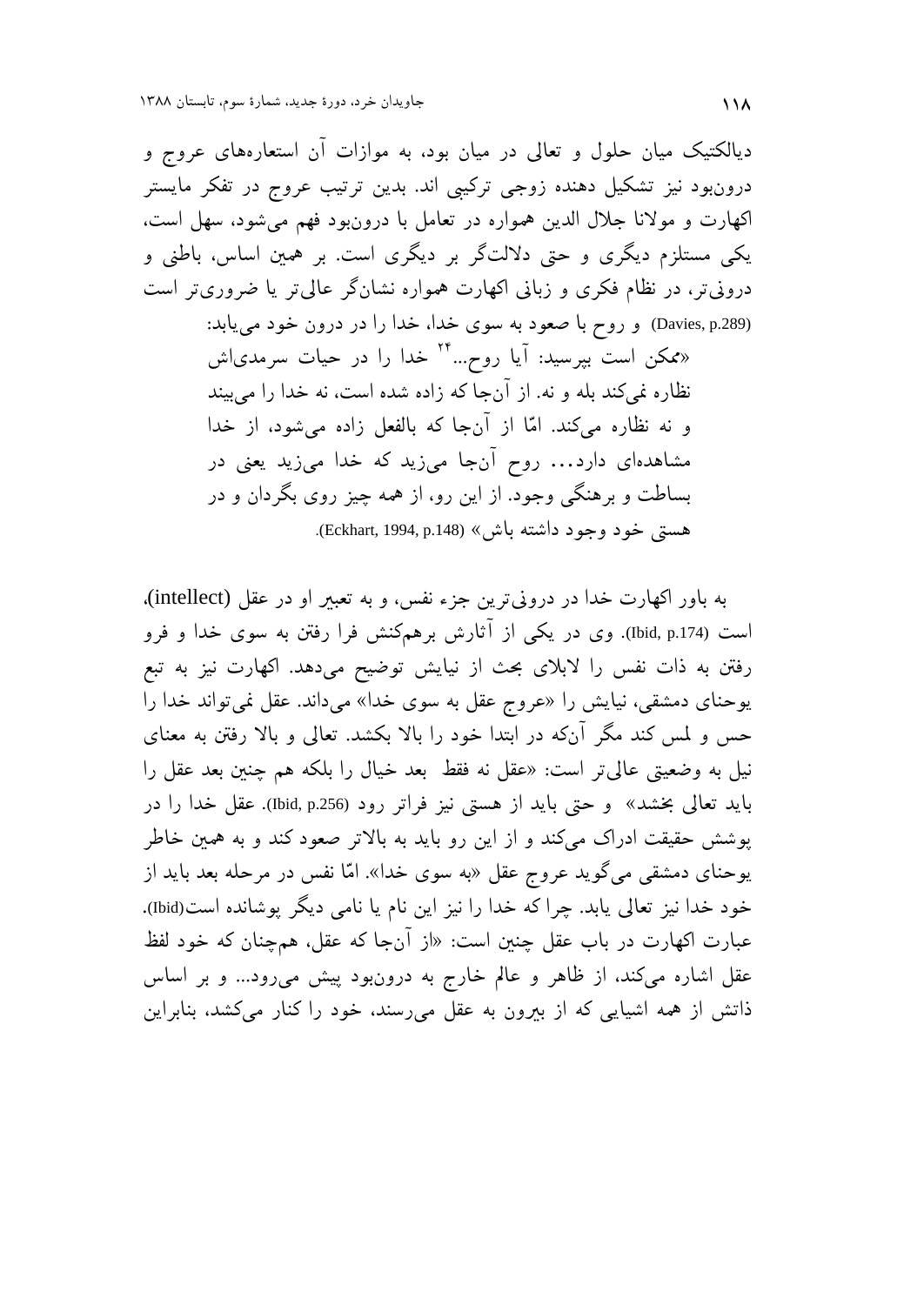بررسي و نقد ديالكتيك تعالي و حلول 119

عروج عقل، ورود است به ريشه اصلي خلوص تمام موجودات كه در كلمه است .(Ibid) اکهارت پس از توضیح در باب چگونگی ترکیب و برهم کنش استعارههای عروج و درونبود، قدمی فراتر میگذارد و از همانستی عروج و درون بود سخن میگوید: «هنگامی که میگویم درونیترین، والاترین جزء نفس را منظور دارم و هنگامی که میگویم والاترین، مقصودم درونیترین جزء نفس است. و هنگامی که میگویم درونیترین و والاترین جزء نفس، هر دو با هم، منظورم این است که گویی این هر دو یکی|ند. در آنجا، که نه زمان و نه نور صورت نفوذ توانند کرد؛ یعنی در درونیترین و والاترین جزء نفس، خدا کل این جهان را خلق کرد .(Ibid, p. 123) مولانا نیز تعالی و برتری را «میان جان» می جوید:

رهــا كــن صــدر و نــاموس و تكبّــر ميـــــان جـــــو صـــــدر معلّــــا (شفیعی کدکنی، ۱۳۸۷، ب. ۱۱۸۹)

و اكهارت نيز در عبارت زير دقيقاً همين معنا را باز مي گويد: «بالاترين نقطه تعالى در ذات ژرف تواضع نهفته است. هر چه ذات ژرفتر و فروتر باشد، تعالى و بلندا بي اندازهتر خواهد بود. هر چه ژرفتر، عالیتر چرا که بلندا و ژرفا هر دو یکیاند. از ین رو هر که بتواند خود را متواضعتر کند، تعالی او چشمگیرتر خواهد بود. به همین  $\bigg)$ دلیل خداوند فرموده است: «هر که میخواهد بزرگترین باشد، باید در میان شما .<br>آخرین باشد (مرقس، باب ۹، آیه ۳۴)°<sup>۲۵</sup> هر کس کمترین بشود، در حقیقت بزرگ $ترین$ .(Eckhart, 1994, p.46) « $\leq$ 

بدین ترتیب، عروج مولانا و اکهارت نیز «درونیشده» است؛ مولوی راه آسمان را در درون جان میداند و از دید او کسی که پر عشق را قوی کرده باشد برای عروج به نردبان نیازی ندارد:

ره آسمان درون است، پــر عـــشق را بجنبــان پر عشق چون قوی شد، غم نردبان نماند (شفیعی کدکنی، ۱۳۸۷، ب. ۸۰۲۵)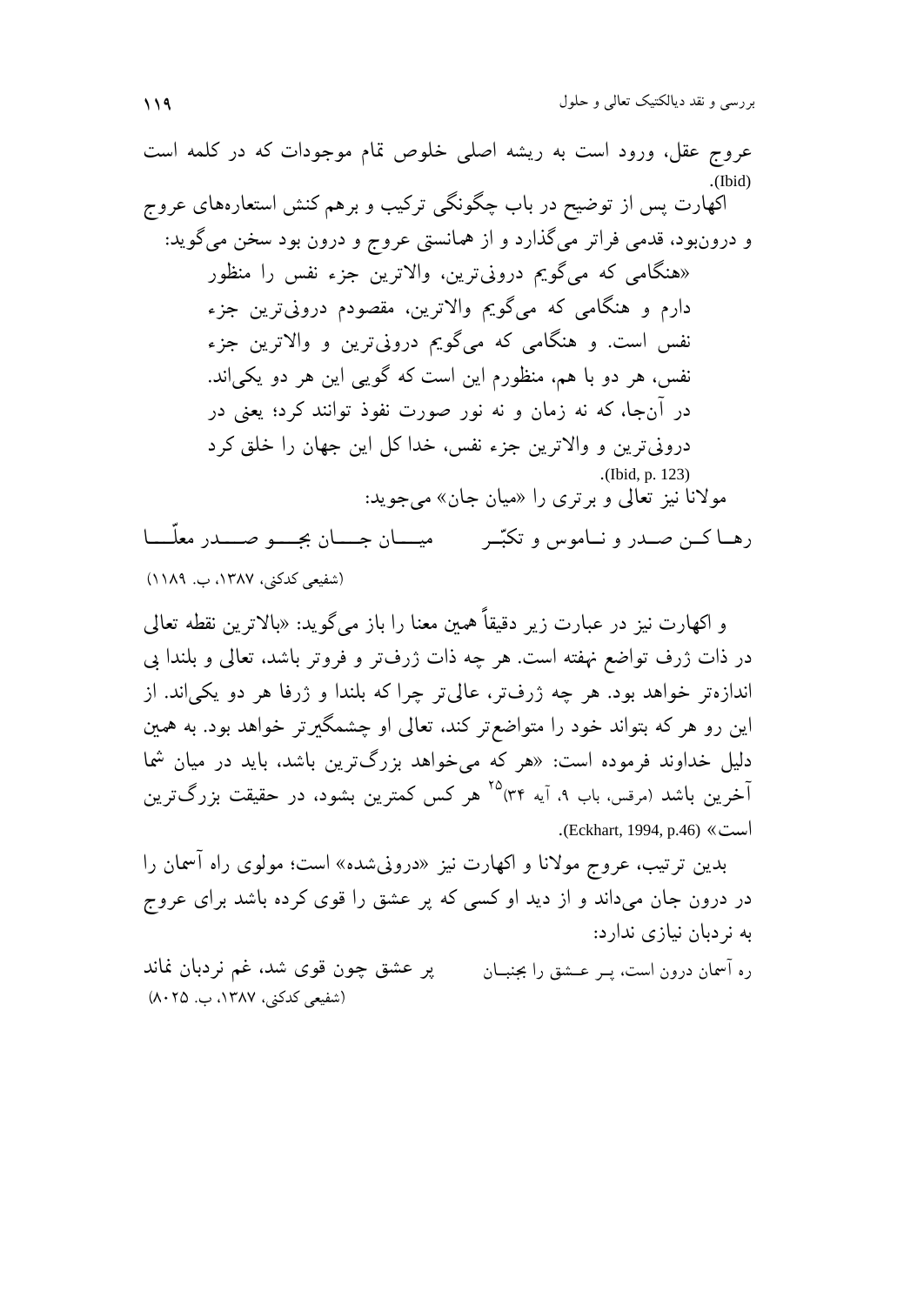در نتیجه «درونی شدن» عروج، سالک به ظاهر در عالم ناسوت میزید امّا به حقیقت در درون، عروج میکند: وز درون بے ہفت کیےوان مے روی ای نشسته با حریفان به زمین (همان، ب. ۲۰۸۰۱) مولانا غزل ش ۲۵۳۸ را با مطلع «حجاب از چشم بگشای<sub>بی</sub> که سبحان الّذی اسری» یک سره به بنمایه معراج اختصاص داده است. در تجربه «معراج دل» که مولانا از آن سخن میگوید. حجاب از دیدهها به کنار می رود (شفیعی کدکنی، ۱۳۸۷، ب. ٢۶٩٣٧). دل با رفتن به معراج از هر دو عالم برتر می نشیند (همان، ب. ٢۶٩٣٩) و عارف در این تجربه آشکارا معیت با حق تعالی را میچشد (همان، ب. ۲۶۹۴۲). در تجربه معراج دل، دل هم سالک است و هم مسیر سلوک: از اختران در سنگ و گل تأثیرها در ریخــتی وز راه دل تـــا آسمـــان معـــراج معبَـــر ســـاختی (همان، ب. ٢٥۶۵٣) چنان که پیش تر نیز گفته شد، مولانا دل را مسجد اقصا می خواند و با این تشبیه هم دل را قبله میداند و هم رکن عروج به سوی ذات حق. چه مسجد اقصی از طرفی قبله نخست مسلمانان و از طرف دیگر، بنا بر روایات، از منازل معراج رسول اکرم است: مسجد اقـصاست دلم، جنّـت مأواسـت دلم حور شده نور شده جمله آثارم از او (همان، ب. ۲۲۶۹۱) کارکرد چندگانه دل را در تجربه معراج، به زبان دیگری در این دو بیت بازگو میکند. در اینجا عروج از درون را مشخصاً با استعاره «نردبان درون» وصف مه کند: و در جای دیگر می گوید: از آسمان گذر کــن و کیــوان خــویش جــوی از تخت تن برون رو و بر تخـت جــان نــشين (همان، ب. ۳۱۹۴۴)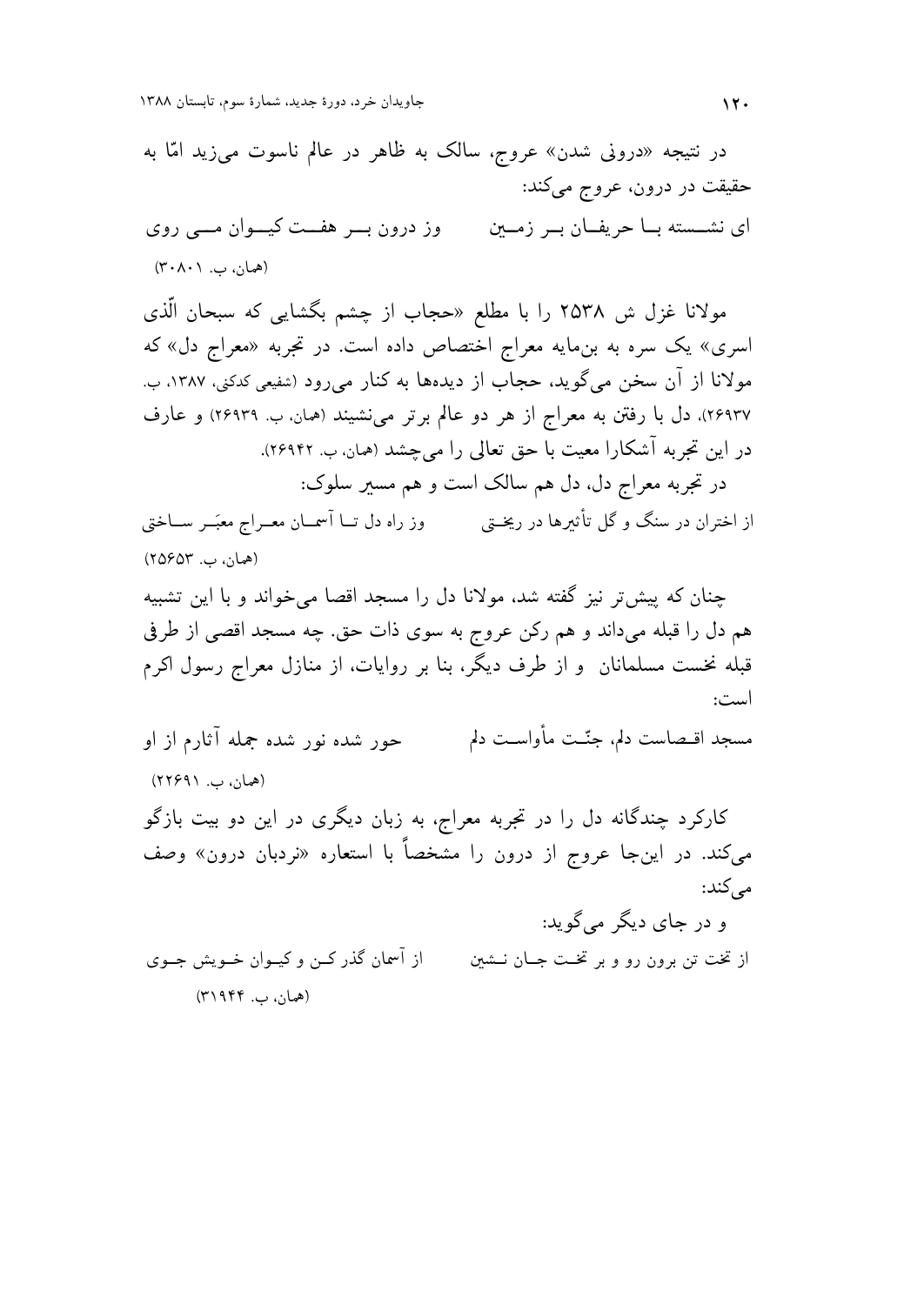مولانا ترکیب عروج و درونبود را به کمک دو استعاره دیگر نیز به تصویر میکشد: استعاره نخست که در این مجال طرح میشود، استعاره «آسمان جان» است: به سوی آسمان جان، خرامان گشته آن مستان همه ره جوی از باده مثال دجلهها جاری (همان، ب. ۲۶۹۰۳)

استعاره دوم، استعاره گویای «معراج یونس» است که در داستان قرآنی یونس نبي و حديث نبوي « لاينبغي لاحد ان يقول انا خير من يونس بن متّى» ريشه دارد (فروزانفر، ۱۳۸۵، ص ۳۳۶).

با استناد به این حدیث که به صورت «لاتفضلونی علمی یونس بن متّی» نیز روایت شده مولانا بر این عقیده است که رفتن یونس در بطن نهنگ را نیز گونهای معراج باید شمرد؛ چه قرب حق بالا و پایین ندارد (زرین کوب. ۱۳۸۶. ص ۳۹۷): آن مـــن بـــر چـــرخ و آن او نـــشيب زآنكه قرب حق بُروناســت از حــساب قرب ني بـالا، نــه پـــستي رفــتناســت قرب حق از حبس ِهــستي رَســتَن|ســت (مولوي، ۱۳۶۳، اسات۱۲۵۱۲-۴۵۱۴)

و در *کلیات شمس نیز به هم*ین استعاره اشاره م*ی کند*: گفته بودم اندرین دریــا غــذاي مــاهي|ي پس چو حرف نون خميدم تا شدم ذالنون خويش (شفیعے کدکنی، ۱۳۸۷، ب. ۱۳۲۴)

دیالکتیک عروج و درونبود پیامدهای مهم و آثاری حیاتی بر زندگی انسان دارد. یکی از این آثار رهایی آدمی است. عروج دل، از نظرگاه مولانا نهایتاً انسان را به رهایی می رساند:

چو به آدمی رسیدی، هله تا به این نپایی به مقام خاک بودی سفر نهــان نمــودی تو مسافری روان کن، سفری بر آسمــان کــن تو بجنب ياره ياره، كه خدا دهـد رهـايي (همان، ابيات ٢٠١٢٥-٢٠١٢٤)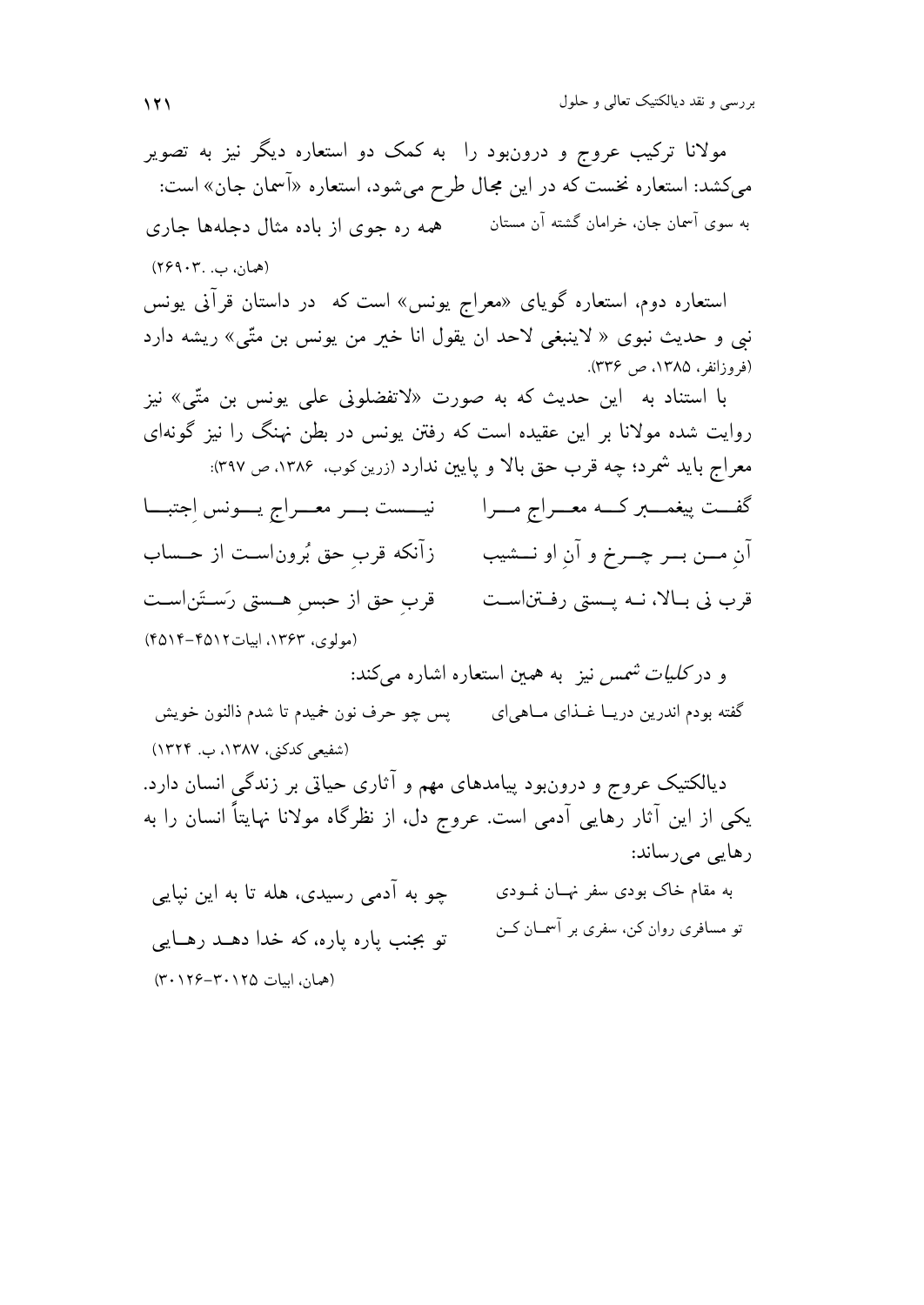یادداشتها:

1. Gottheit Godhead 2. Huston Smith 3. the One 4. Hilary Armstrong 5. Escape of the One 6. Bernard Mcginn 7. Immanent-transcendent 8. The Dialectic of Immanence and Transcendence 9. Deus Otiosus 10. Michael Sells 11. *Mystical Languages* .12 به عنوان مثال خدا از سويي خود را از خود ما به ما نزديك تر ميخواند: «و نحن اقـرب اليـه مـنكم و لكـن لا تبصرون (واقعه، آيه 85) و از سوي ديگر خود را به كلي متعالي توصيف مـي كنـد : «فتعـالي االله الملـك الحـق » (طه، آيه 114؛ مؤمنون، آيه 116). تقابل اين آيه ها را مي توان نمونه اي از بيـان نقيـضي قـرآن در بـاب حلـول و تعالي دانست . علاوه بر قرآن يكي از دقيق ترين تقريرات از ديالكتيك حلـول و تعـالي را در خطبـه «التوحيـد و الخلق» در نهج البلاغه (خطبه ،1 ص 90) ميتوان سراغ گرفت : « مع كل شـيء لا بمقارنـه و غيـر كـل شـيء لا بمزايله». 13. Oliver Davies

14. *The Dialectic of Ascent and Interiority* .15 از ديگر نمونههاي اشاره به استعاره عروج را در ابيات ذيل از كليات شمس ميتوان ديد: (ك33288-33287/) ،(ك/ 33292)، (ك30112/) و (ك30122/)

16. outer man 17. inner man 18. noble Man 19. pagan 20. Cicero 21. Seneca .22 گفتهاي از فيثاغورث نيز به همين معني نزديك است : « در روي زمين جايي براي خدا شايسته تر از جان پـاك نيست» (فروزانفر، ،1386 ص 1114). 23. exteriority 24. Spirit ۲۵. ترجمه پيروز سيار از اين اَيه از عهد جديد (عهد جديد، ترجمه پيروز سيار، ص ۲۹۰) متفـاوت اسـت: « اگـر

كسي مي خواهد نخستين باشد بايد آخرينِ همگان و خادم همه باشد .» در متن حاضر ترجمه اين آيه بـر اسـاس متن انگليسي مترجم اليور ديويس انجام گرفت.